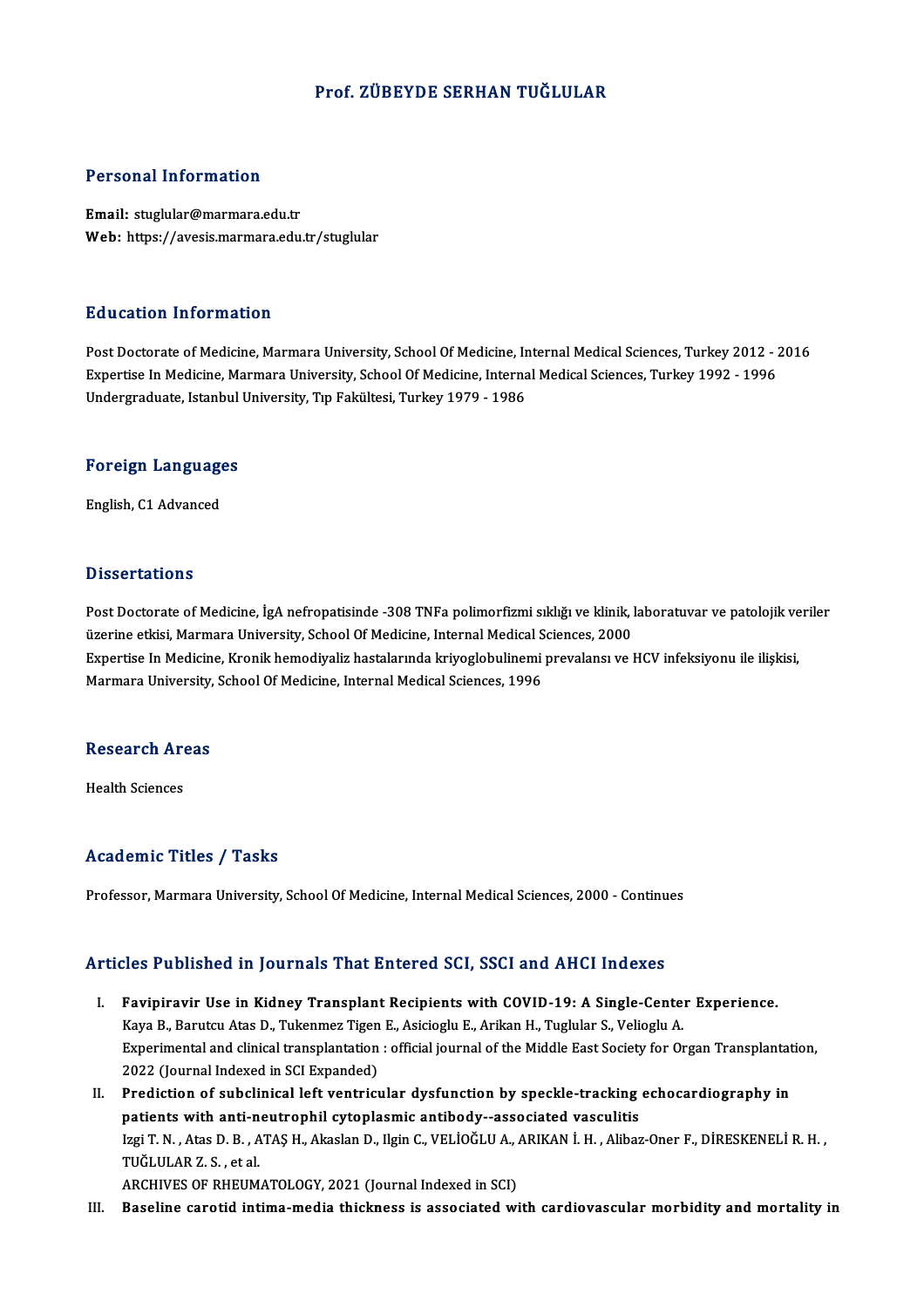#### peritoneal dialysis patients.

Asicioglu E., Velioglu A., Arikan H., Koc M., Tuglular S., Ozener C. Therapeutic apheresis and dialysis : official peer-reviewed journal of the International Society for Apheresis, the Asicioglu E., Velioglu A., Arikan H., Koc M., Tuglular S., Ozener C.<br>Therapeutic apheresis and dialysis : official peer-reviewed journal of the International Society for Apheresis, the<br>Japanese Society for Apheresis, the J Therapeutic apheresis and<br>Japanese Society for Apher<br>Indexed in SCI Expanded)<br>EPAX SSOFOS are insteed Japanese Society for Apheresis, the Japanese Society for Dialysis Therapy, vol.25,<br>Indexed in SCI Expanded)<br>IV. FRAX scores are increased in patients with ANCA-associated vasculitis.<br>Cetin B. Cetin E.A., Arikan H. Voliogly

Indexed in SCI Expanded)<br>IV. FRAX scores are increased in patients with ANCA-associated vasculitis.<br>Cetin B., Cetin E. A. , Arikan H., Velioglu A., Alibaz-Oner F., Direskeneli H., Tuglular S., Asicioglu E. International urology and nephrology, vol.53, no.11, pp.2333-2339, 2021 (Journal Indexed in SCI Expanded) Cetin B., Cetin E. A. , Arikan H., Velioglu A., Alibaz-Oner F., Direskeneli H., Tuglular S., Asicioglu E.<br>International urology and nephrology, vol.53, no.11, pp.2333-2339, 2021 (Journal Indexed in SCI Exparenty Planning f

### Pandemic: A Case Study.

Capacity Planning for Effective Cohorting of Hemodialysis Patients du:<br>Pandemic: A Case Study.<br>Bozkir C. D. C. , Ozmemis C., Kurbanzade A. K. , Balcik B., Gunes E. D. , Tuglular S.<br>European journal of operational research, Bozkir C. D. C. , Ozmemis C., Kurbanzade A. K. , Balcik B., Gunes E. D. , Tuglular S.<br>European journal of operational research, 2021 (Journal Indexed in SCI Expanded)

VI. Characteristics and outcomes of hospitalised older patients with chronic kidney disease and COVID-19: A multicenter nationwide controlled study Characteristics and outcomes of hospitalised older patients with chronic kidney disease and COVID-<br>19: A multicenter nationwide controlled study<br>Ozturk S., TURGUTALP K., ARICI M., Gok M., Islam M., ALTIPARMAK M. R. , Aydin 19<br>0z<br>al Ozturk S., TURGUTALP K., ARICI M., Gok M., Islam M., ALTIPARMAK M. R. , Aydin Z., Doner B<br>al.<br>INTERNATIONAL JOURNAL OF CLINICAL PRACTICE, vol.75, 2021 (Journal Indexed in SCI)<br>Shanastaristics and autsomes of asute kidney i

al.<br>INTERNATIONAL JOURNAL OF CLINICAL PRACTICE, vol.75, 2021 (Journal Indexed in SCI)<br>VII. Characteristics and outcomes of acute kidney injury in hospitalized COVID-19 patients: A multicenter<br>Andy by the Turkish sesisty INTERNATIONAL JOURNAL OF CLINICAL PRACTION<br>Characteristics and outcomes of acute kidne<br>study by the Turkish society of nephrology. Characteristics and outcomes of acute kidney injury in hospitalized COVID-19 patients: A multicenter<br>study by the Turkish society of nephrology.<br>ARIKAN İ. H. , Ozturk S., TOKGÖZ B., Dursun B., Seyahi N., Trabulus S., Islam

study by the Turkish society of nephrology.<br>ARIKAN İ. H. , Ozturk S., TOKGÖZ B., Dursun B., Seyahi N., Trabul<br>PloS one, vol.16, no.8, 2021 (Journal Indexed in SCI Expanded)<br>The prevelence of metabolis syndrome is increased ARIKAN İ. H. , Ozturk S., TOKGÖZ B., Dursun B., Seyahi N., Trabulus S., Islam M., Ayar Y., Gorgulu N., Karadag S.,<br>PloS one, vol.16, no.8, 2021 (Journal Indexed in SCI Expanded)<br>VIII. The prevalence of metabolic syndrome i

## PloS one, vol.16, no.8, 2021 (Journal Indexed in SCI Expanded)<br>The prevalence of metabolic syndrome is increased in patients with anti-neutrophil cytoplasmic<br>antibody-associated vasculitis.

Atas D. B., Atas H., İzgi T. N., Velioglu A., Arikan H., Oner F., Direskeneli H., Tuglular S., Asicioglu E. antibody-associated vasculitis.<br>Atas D. B. , Atas H., İzgi T. N. , Velioglu A., Arikan H., Oner F., Direskeneli H., Tuglular S., Asicioglu E.<br>International urology and nephrology, vol.53, no.7, pp.1427-1434, 2021 (Journal Atas D. B., Atas H., İzgi T. N., Velioglu A., Arikan H., Oner F., Direskeneli H., Tuglular S., Asicioglu E.<br>International urology and nephrology, vol.53, no.7, pp.1427-1434, 2021 (Journal Indexed in SCI I<br>IX. Course of COV

- International urology and nephrology, vol.53, no.7, pp.1427-1434, 2021 (Journal Index<br>Course of COVID-19 Pneumonia in a Kidney Transplant Patient Receiving Ecu<br>BERKE MENTESE İ., VELİOĞLU A., Aykent B., Gunay D. S. , ARIKAN Course of COVID-19 Pneumonia in a Kidney Transplant Pa<br>BERKE MENTESE İ., VELİOĞLU A., Aykent B., Gunay D. S. , ARIKAN İ<br>PROGRESS IN TRANSPLANTATION, 2021 (Journal Indexed in SCI)<br>Biek Easters for Law Bane Dansity and Verte BERKE MENTEȘE İ., VELİOĞLU A., Aykent B., Gunay D. S. , ARIKAN İ. H. , TUĞLULAR Z. S.<br>PROGRESS IN TRANSPLANTATION, 2021 (Journal Indexed in SCI)<br>X. Risk Factors for Low Bone Density and Vertebral Fracture in Kidney Tra
- **PROGRESS IN TRANSPLAN<br>Risk Factors for Low Be<br>sectional Cohort Study<br>Veliegly A. Kave B. Aylen** Risk Factors for Low Bone Density and Vertebral Fracture in Kidney Transplant Recipients: A Cross-<br>sectional Cohort Study<br>Velioglu A., Kaya B., Aykent B., Ozkan B., Karapinar M. S. , Arikan H., Asicioglu E., Bugdayci O., Y

sectional Cohort Study<br>Velioglu A., Kaya B., Aykent B., Ozkan B., Karapinar M. S. , Arikan H., Asicioglu E., Bugdayci O., YAVUZ D., TUĞLULAR<br>Z. S. Velioglu A., Kaya B., Aykent B., Ozkan B., Karapinar M. S. , Arikan H., Asicioglu E., Bugdayci O., `<br>Z. S.<br>AMERICAN JOURNAL OF TRANSPLANTATION, vol.21, pp.682, 2021 (Journal Indexed in SCI)<br>ACUTE KIDNEY INJURY IN HOSPITALI

### XI. ACUTE KIDNEY INJURY IN HOSPITALIZED COVID-19 PATIENTS: A MULTICENTRE STUDY BY TURKISH SOCIETY OF NEPHROLOGY AMERICAN JOURNAL OF TRAN<br>ACUTE KIDNEY INJURY IN 1<br>SOCIETY OF NEPHROLOGY<br>ABIKAN I H- OTTURES TOKCÉ ACUTE KIDNEY INJURY IN HOSPITALIZED COVID-19 PATIENTS: A MULTICENTRE STUDY BY TURKISH<br>SOCIETY OF NEPHROLOGY<br>ARIKAN İ. H. , Ozturk S., TOKGÖZ B., DURSUN B., Seyahi N., Trablus S., Islam M., Ayar Y., Gorgulu N., Karadag S.,

SOCIETY OF NEPHROLOGY<br>ARIKAN İ. H. , Ozturk S., TOKGÖZ B., DURSUN B., Seyahi N., Trablus S., Islam M., Ayar Y., Gorgu<br>NEPHROLOGY DIALYSIS TRANSPLANTATION, vol.36, pp.249, 2021 (Journal Indexed in SCI)<br>FIBROSCAN DETECTION O ARIKAN İ. H. , Ozturk S., TOKGÖZ B., DURSUN B., Seyahi N., Trablus S., Islam M., Ayar Y., Gorgulu I<br>NEPHROLOGY DIALYSIS TRANSPLANTATION, vol.36, pp.249, 2021 (Journal Indexed in SCI)<br>XII. FIBROSCAN DETECTION OF FATTY LIVER

# NEPHROLOGY DIAL<mark>)</mark><br>FIBROSCAN DETE<br>ERYTHEMATOSUS<br><sup>VETCINOČI II Ö. Ata</sup>

ERYTHEMATOSUS<br>YETGİNOĞLU Ö., Atas D. B. , VELİOĞLU A., ARIKAN İ. H. , YILMAZ Y., ALİBAZ ÖNER F., DİRESKENELİ R. H. , TUĞLULAR Z. S., AŞICIOĞLU E.

NEPHROLOGY DIALYSIS TRANSPLANTATION, vol.36, pp.172, 2021 (Journal Indexed in SCI)

### TUĞLULAR Z. S. , AŞICIOĞLU E.<br>NEPHROLOGY DIALYSIS TRANSPLANTATION, vol.36, pp.172, 2021 (Journal Indexed in SCI)<br>XIII. Low bone density, vertebral fracture and FRAX score in kidney transplant recipients: A cross-<br>secti NEPHROLOGY DIALYSIS T<br>Low bone density, vert<br>sectional cohort study.<br>Veliegly A. Kaya B. Aykan Low bone density, vertebral fracture and FRAX score in kidney transplant recipients: A cross-<br>sectional cohort study.<br>Velioglu A., Kaya B., Aykent B., Ozkan B., Karapinar M. S. , Arikan H., Asicioglu E., Bugdaycı O., Yavuz

sectional cohort study.<br>Velioglu A., Kaya B., Aykent B., Ozkan B., Karapinar M. S. , Arikan H., Asicioglu E., Bugdaycı O., Yavuz D., Tuglular S.<br>PloS one, vol.16, no.4, 2021 (Journal Indexed in SCI Expanded) Velioglu A., Kaya B., Aykent B., Ozkan B., Karapinar M. S., Arikan H., Asicioglu<br>PloS one, vol.16, no.4, 2021 (Journal Indexed in SCI Expanded)<br>XIV. Granulomatous Interstitial Nephritis Associated With Pantoprazole.<br>Kaya B

- Kaya B., Nizam H. M. , Velioglu A., Filinte D., Kaya H., Tuglular S.<br>American journal of therapeutics, 2021 (Journal Indexed in SCI Expanded) Granulomatous Interstitial Nephritis Associated With Pantoprazolo<br>Kaya B., Nizam H. M. , Velioglu A., Filinte D., Kaya H., Tuglular S.<br>American journal of therapeutics, 2021 (Journal Indexed in SCI Expanded)<br>The associatio
- Kaya B., Nizam H. M. , Velioglu A., Filinte D., Kaya H., Tuglular S.<br>American journal of therapeutics, 2021 (Journal Indexed in SCI Expanded)<br>XV. The association between perceived stress with sleep quality, insomnia, anxie American journal of therapeutics, 2021 (Journal Indexed in SC<br>The association between perceived stress with sleep qı<br>kidney transplant recipients during Covid-19 pandemic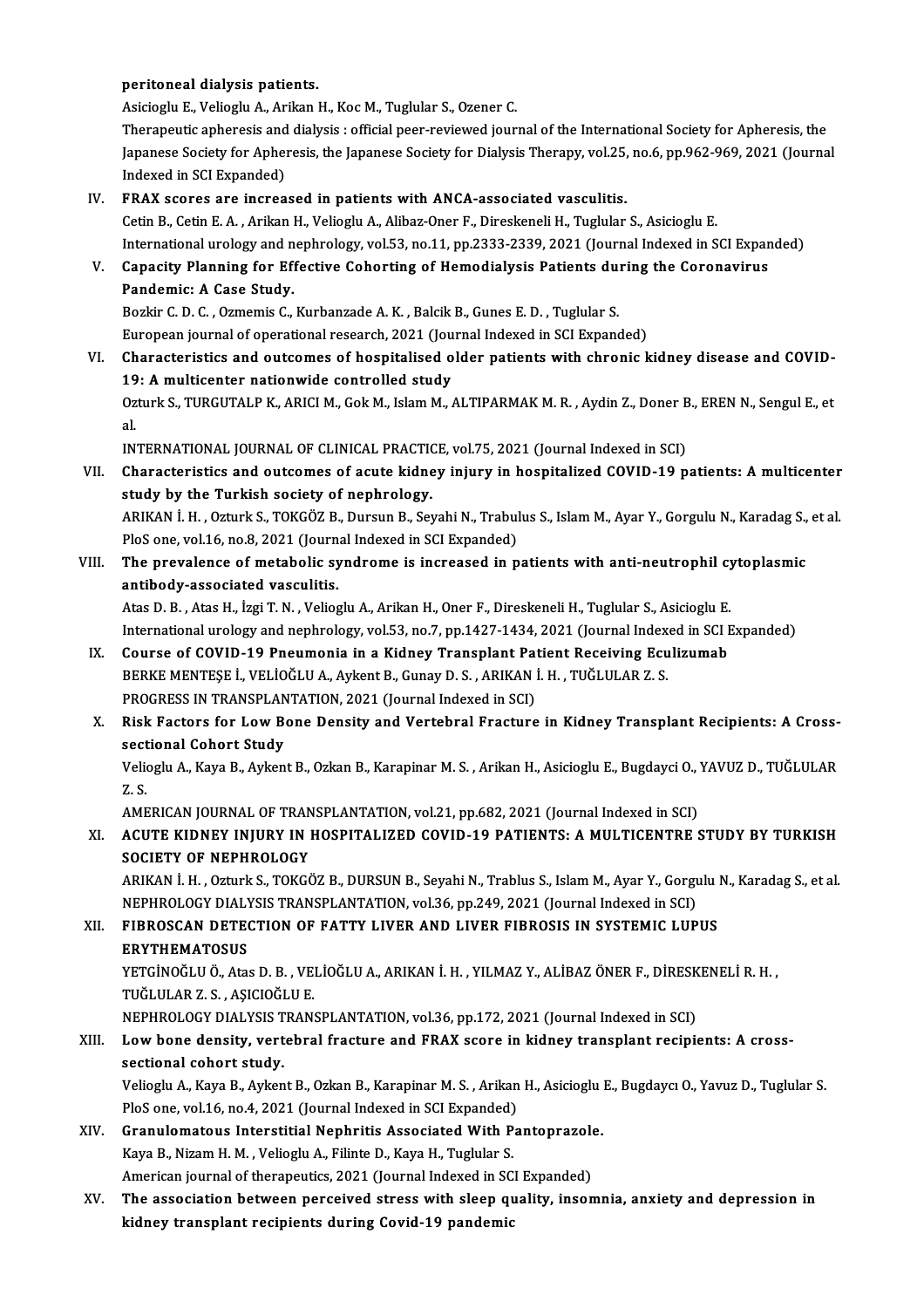Atas D. B. , Sunbul E. A. , VELİOĞLU A., TUĞLULAR Z. S.<br>PLOS ONE. val 16. no. 3. 2021 (Journal Indoved in SCD) Atas D. B. , Sunbul E. A. , VELİOĞLU A., TUĞLULAR Z. S.<br>PLOS ONE, vol.16, no.3, 2021 (Journal Indexed in SCI)<br>Insidense and risk fastars far urinary trast info

- Atas D. B., Sunbul E. A., VELİOĞLU A., TUĞLULAR Z. S.<br>PLOS ONE, vol.16, no.3, 2021 (Journal Indexed in SCI)<br>XVI. Incidence and risk factors for urinary tract infections in the first year after renal transplantation<br>VELIOČL PLOS ONE, vol.16, no.3, 2021 (Journal Indexed in SCI)<br>Incidence and risk factors for urinary tract infections in the first year after renal transplantatio<br>VELİOĞLU A., Guneri G., ARIKAN İ.H., AŞICIOĞLU E., TİGEN E., TANIDI Incidence and risk factors for urinary tract infe<br>VELİOĞLU A., Guneri G., ARIKAN İ.H., AŞICIOĞLU E., Tİ<br>PLOS ONE, vol.16, no.5, 2021 (Journal Indexed in SCI)<br>Chronis kidnov disease is a kov risk fastor for s VELİOĞLU A., Guneri G., ARIKAN İ. H. , AŞICIOĞLU E., TİGEN E., TANIDIR Y., TİNAY İ., Yegen C., TUĞLULAR Z. S.<br>PLOS ONE, vol.16, no.5, 2021 (Journal Indexed in SCI)<br>XVII. Chronic kidney disease is a key risk factor for
- PLOS ONE, vol.16, no.5, 2021 (Journal Indexed in SCI)<br>Chronic kidney disease is a key risk factor for severe COVID-19: a call to action by the ERA-EDTA<br>Ortiz A., Cozzolino M., Duivenvoorden R., Fliser D., Fouque D., Franss Chronic kidney disease is a l<br>Ortiz A., Cozzolino M., Duivenvoo<br>Hilbrands L. B. , Jager K. J. , et al.<br>NEPHROLOCY DIALVSIS TRANSI Ortiz A., Cozzolino M., Duivenvoorden R., Fliser D., Fouque D., Franssen C. F. M. , Goumenos D., Hemi<br>Hilbrands L. B. , Jager K. J. , et al.<br>NEPHROLOGY DIALYSIS TRANSPLANTATION, vol.36, no.1, pp.87-94, 2021 (Journal Indexe

Hilbrands L. B. , Jager K. J. , et al.<br>NEPHROLOGY DIALYSIS TRANSPLANTATION, vol.36, no.1, pp.87-94, 2021 (Journal Indexed in SCI)<br>XVIII. Recurrent Candidal Esophagitis and Esophageal Carcinoma in a Kidney Transplant Re NEPHROLOGY DIALYSIS TRANSPLANTA<br>Recurrent Candidal Esophagitis and<br>Temiz F., Kaya B., Velioglu A., Tuglular S.<br>Progress in transplantation (Aliso Visio XVIII. Recurrent Candidal Esophagitis and Esophageal Carcinoma in a Kidney Transplant Recipient.<br>Temiz F., Kaya B., Velioglu A., Tuglular S.<br>Progress in transplantation (Aliso Viejo, Calif.), vol.30, pp.288-289, 2020 (Jour

Temiz F., Kaya B., Velioglu A., Tuglular S.<br>Progress in transplantation (Aliso Viejo, Calif.), vol.30, pp.288-289, 2020 (Journal Indexed in SCI Expanded)<br>XIX. Late Pulmonary Toxicity Associated With Everolimus in a Ren Progress in<br><mark>Late Pulmo</mark><br>Literature<br>VELIOČLU A VELİOĞLUA.,EryukselE.,CimsitC.,Tuglular S.,Ozener C.

EXPERIMENTAL AND CLINICAL TRANSPLANTATION, vol.16, no.4, pp.491-494, 2018 (Journal Indexed in SCI) VELİOĞLU A., Eryuksel E., Cimsit C., Tuglular S., Ozener C.<br>EXPERIMENTAL AND CLINICAL TRANSPLANTATION, vol.16, no.4, pp.491-494, 2018 (Journal Indexed in S<br>XX. Fatigue in systemic lupus erythematosus Association with disea

## EXPERIMENTAL AND C<br>Fatigue in systemic lu<br>psychosocial factors<br><sup>Vilmor</sup> Oper S. <sup>Ubon B</sup>. Fatigue in systemic lupus erythematosus Association with disease activity, quality of life and<br>psychosocial factors<br>Yilmaz-Oner S., Ilhan B., Can M., Alibaz-Oner F., Polat-Korkmaz O., Ozen G., Mumcu G., Kremers H. M. , Tug

ps<mark>ychosocial</mark><br>Yilmaz-Oner S.<br>Direskeneli H.<br>ZEITSCHDIET Yilmaz-Oner S., Ilhan B., Can M., Alibaz-Oner F., Polat-Korkmaz O., Ozen G., Mumcu G., Kremers H<br>Direskeneli H.<br>ZEITSCHRIFT FUR RHEUMATOLOGIE, vol.76, no.10, pp.913-919, 2017 (Journal Indexed in SCI)<br>EIILL BLOWN NERHROTIC

### Direskeneli H.<br>ZEITSCHRIFT FUR RHEUMATOLOGIE, vol.76, no.10, pp.913-919, 2017 (Journal Indexed in SCI)<br>XXI. FULL BLOWN NEPHROTIC SYNDROME DUE TO UNILATERAL OBSTRUCTION OF THE URETERO-PELVIC<br>UINCTION ZEITSCHRIF<br>FULL BLOV<br>JUNCTION<br><sup>Porutuu</sub> D</sup> JUNCTION<br>Barutcu D., Arikan H., TİNAY İ., AŞICIOĞLU E., VELİOĞLU A., KOÇ M., Tuglular S., Ozener C.

NEPHROLOGY, vol.22, no.6, pp.498, 2017 (Journal Indexed in SCI) Barutcu D., Arikan H., TİNAY İ., AŞICIOĞLU E., VELİOĞLU A., KOÇ M., Tuglular S., Ozener C.<br>NEPHROLOGY, vol.22, no.6, pp.498, 2017 (Journal Indexed in SCI)<br>XXII. The DESCARTES-Nantes survey of kidney transplant recipients d

NEPHROLOGY, vol.22, no.6, pp.498, 2017 (Journal Indexed in SCI)<br>The DESCARTES-Nantes survey of kidney transplant recipients displaying clin<br>tolerance identifies 35 new tolerant patients and 34 almost tolerant patients<br>Mesc The DESCARTES-Nantes survey of kidney transplant recipients displaying clinical operational<br>tolerance identifies 35 new tolerant patients and 34 almost tolerant patients<br>Massart A., Pallier A., Pascual J., Viklicky O., Bud tolerance identifies 35 new tolerant patients and 34 almost tolerant patients<br>Massart A., Pallier A., Pascual J., Viklicky O., Budde K., Spasovski G., Klinger M., SEVER M.<br>K., et al. Massart A., Pallier A., Pascual J., Viklicky O., Budde K., Spasovski G., Klinger M., SEVER M. Ş. , Sorensen S. S.<br>K., et al.<br>NEPHROLOGY DIALYSIS TRANSPLANTATION, vol.31, no.6, pp.1002-1013, 2016 (Journal Indexed in SCI)<br>Sa

NEPHROLOGY DIALYSIS TRANSPLANTATION, vol.31, no.6, pp.1002-1013, 2016 (Journal Indexed in SCI)<br>XXIII. Salvage of accidentally sectioned peritoneal dialysis catheters

VELİOĞLUA.,AŞICIOĞLUE.,ArikanH.,Tuglular S.,Ozener C. Salvage of accidentally sectioned peritoneal dialysis catheters<br>VELİOĞLU A., AŞICIOĞLU E., Arikan H., Tuglular S., Ozener C.<br>INTERNATIONAL UROLOGY AND NEPHROLOGY, vol.48, no.6, pp.917-918, 2016 (Journal Indexed in SCI)<br>Hea VELİOĞLU A., AŞICIOĞLU E., Arikan H., Tuglular S., Ozener C.<br>INTERNATIONAL UROLOGY AND NEPHROLOGY, vol.48, no.6, pp.917-918, 2016 (Journal Indexed in SCI)<br>XXIV. Health-related quality of life assessed by LupusQoL quest

## INTERNATIONAL UROLOGY AND NEPHF<br>Health-related quality of life assess<br>with systemic lupus erythematosus<br><sup>Vilmog</sup> Oper S. Oper G. Degular E.M., N Health-related quality of life assessed by LupusQoL questionnaire and SF-36 in Turkish patients<br>with systemic lupus erythematosus<br>Yilmaz-Oner S., Oner C., Dogukan F. M. , Moses T. F. , Demir K., Tekayev N., Atagunduz P., T

with systemic lupus erythematosus<br>Yilmaz-Oner S., Oner C., Dogukan F. M. , Moses T. F. , Demir K., Tekayev N., Atagunduz<br>CLINICAL RHEUMATOLOGY, vol.35, no.3, pp.617-622, 2016 (Journal Indexed in SCI)<br>Prevention of peritoni Yilmaz-Oner S., Oner C., Dogukan F. M. , Moses T. F. , Demir K., Tekayev N., Atagunduz P., Tuglular S., Direskeneli H<br>CLINICAL RHEUMATOLOGY, vol.35, no.3, pp.617-622, 2016 (Journal Indexed in SCI)<br>XXV. Prevention of perito

### CLINICAL RHEUMATOLOGY, vol.35, no.3, pp.617-622, 2016 (Journal Indexed in SCI)<br>Prevention of peritonitis in newly-placed peritoneal dialysis catheters: eff<br>with cefuroxime axetil - a preliminary study<br>VELIOĞLU A., ASICIOĞL Prevention of peritonitis in newly-placed peritoneal dialys<br>with cefuroxime axetil - a preliminary study<br>VELİOĞLU A., AŞICIOĞLU E., Ari E., Arikan H., Tuglular S., Ozener C.<br>MINERVA UROLOCICA E NEEROLOCICA vel 69 no 1 nn 2 with cefuroxime axetil - a preliminary study<br>VELİOĞLU A., AŞICIOĞLU E., Ari E., Arikan H., Tuglular S., Ozener C.<br>MINERVA UROLOGICA E NEFROLOGICA, vol.68, no.1, pp.27-31, 2016 (Journal Indexed in SCI)<br>Unilateral autaneaus

VELİOĞLU A., AŞICIOĞLU E., Ari E., Arikan H., Tuglular S., Ozener C.<br>MINERVA UROLOGICA E NEFROLOGICA, vol.68, no.1, pp.27-31, 2016 (Journal Indexed in SCI)<br>XXVI. Unilateral cutaneous vasculitis: An uncommon presentation an MINERVA UROLOGICA E NEFROLOGICA, vol.68, no.1, pp.27-31, 2016 (Journal Indexed in SCI)<br>Unilateral cutaneous vasculitis: An uncommon presentation and a possible explanation<br>Tekin B., SALMAN A., Tuglular S., Guler D., Ozen G Unilateral cutaneous vasculitis: An uncommon presentation and a possible explanation<br>Tekin B., SALMAN A., Tuglular S., Guler D., Ozen G., Direskeneil H., Ayranci F. G. , Cinel L., Ergun T.<br>Indian Journal of Dermatology, Ve Tekin B., SALMAN A., Tuglular S., Guler D., Ozen G., Direskeneil H., Ayranci F. G., Cinel L., Ergun T. Indian Journal of Dermatology, Venereology and Leprology, vol.81, no.5, pp.518-519, 2015 (Journal Indexed in SCI<br>Expanded)<br>XXVII. Renal replacement therapy in the ICU: comparison of clinical features and outcomes of patien

### Expanded)<br>Renal replacement therapy in the ICU: comparison of clinical feature<br>acute kidney injury and dialysis-dependent end-stage renal disease<br>Althes T. KARAKURT S. Tuglular S. Renal replacement therapy in t<br>acute kidney injury and dialysi<br>Akbas T., KARAKURT S., Tuglular S.<br>CLINICAL AND EXPERIMENTAL NE acute kidney injury and dialysis-dependent end-stage renal disease<br>Akbas T., KARAKURT S., Tuglular S.<br>CLINICAL AND EXPERIMENTAL NEPHROLOGY, vol.19, no.4, pp.701-709, 2015 (Journal Indexed in SCI)

XXVIII. Donor Contraindications to Living Kidney Donation: A Single-Center Experience Magden K., Ucar F. B., Velioglu A., Arikan H., Yegen S. C., Tuglular S., Ozener I. C.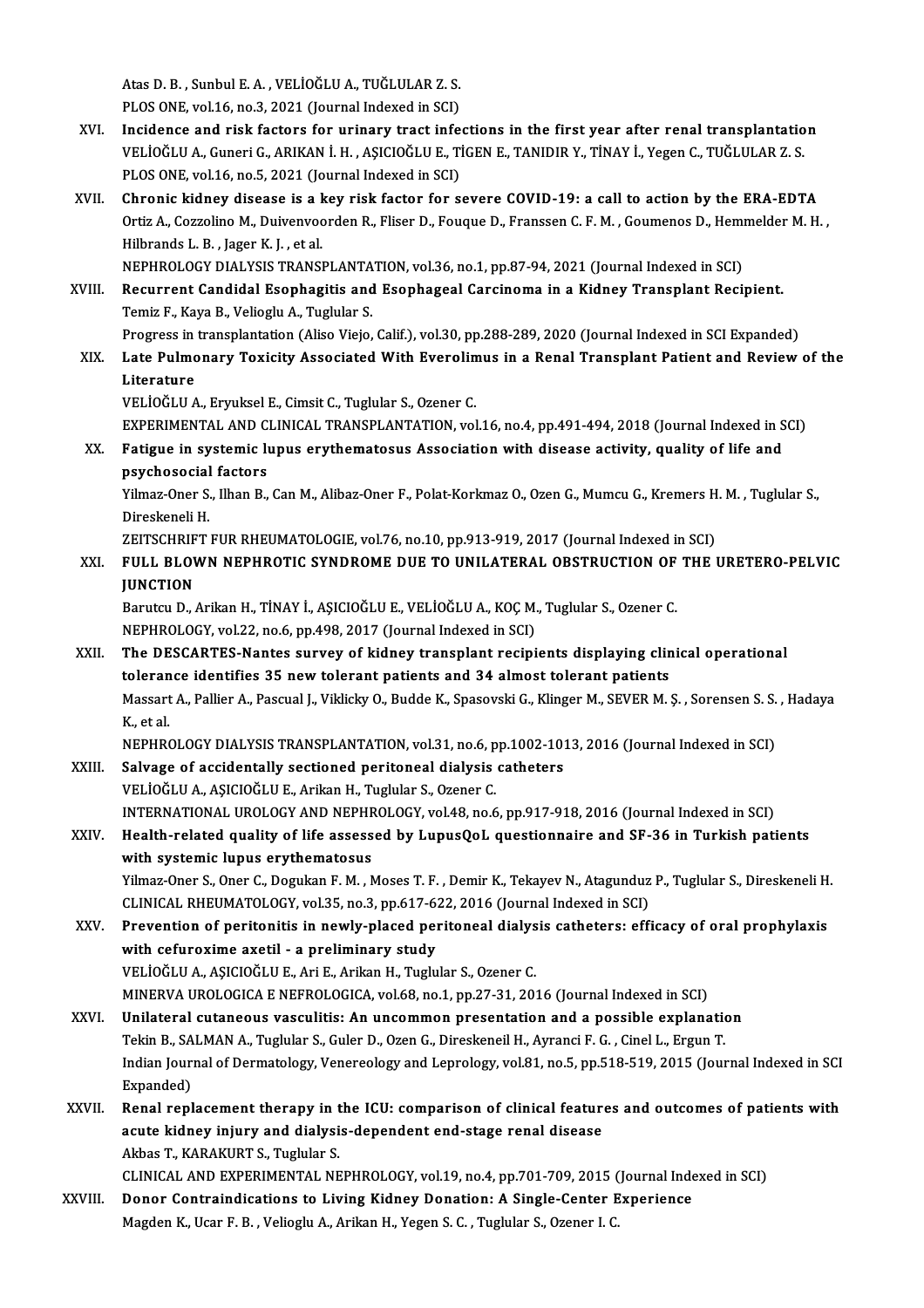TRANSPLANTATION PROCEEDINGS, vol.47, no.5, pp.1299-1301, 2015 (Journal Indexed in SCI)<br>Association of PK Vinus Titors With Lymphoeyte Count in Bonal Transplant Patients

- TRANSPLANTATION PROCEEDINGS, vol.47, no.5, pp.1299-1301, 2015 (Journal Indexed in SCI)<br>XXIX. Association of BK Virus Titers With Lymphocyte Count in Renal Transplant Patients TRANSPLANTATION PROCEEDINGS, vol.47, no.5, pp.1299-1301, 2015 (Journal Indexed in SCI<br>Association of BK Virus Titers With Lymphocyte Count in Renal Transplant Patient<br>Velioglu A., Aksu B., Asicioglu E., Arikan H., Tinay I. Association of BK Virus Titers With Lymphocyte Count in Renal Transplant Patients<br>Velioglu A., Aksu B., Asicioglu E., Arikan H., Tinay I., Yardimci S., Yegen C., Tuglular S., Ozener C.<br>TRANSPLANTATION PROCEEDINGS, vol.47,
- XXX. Anxiety and depression predict quality of life in Turkish patients with systemic lupus erythematosus TRANSPLANTATION PROCEEDINGS, vol.47, no.5, pp.1421-1424, 2015 (Journal Indexed in SCI)<br>Anxiety and depression predict quality of life in Turkish patients with systemic lupus erythematosus<br>Yilmaz-Oner S., Oner C., Dogukan F Anxiety and depression predict quality of life in Turkish patients with systemic lupus<br>Yilmaz-Oner S., Oner C., Dogukan F. M. , Moses T. F. , Demir K., Tekayev N., Yilmaz N., Tuglular S., D.<br>Clinical and Experimental Rheum Yilmaz-Oner S., Oner C., Dogukan F. M. , Moses T. F. , Demir K., Tekayev N., Yilmaz N., Tug<br>Clinical and Experimental Rheumatology, vol.33, no.3, pp.360-365, 2015 (Journal Index<br>XXXI. Determinants of hemoglobin variability
- Clinical and Experimental Rheumatology, vol.33, no.3, pp.360-365, 2015 (Journal Indexed in SCI)<br>Determinants of hemoglobin variability in stable peritoneal dialysis patients<br>Arikan H., ASICIOĞLU E., VELİOĞLU A., Nalcaci S. Determinants of hemoglobin variability in stable peritoneal dialysis patients<br>Arikan H., AŞICIOĞLU E., VELİOĞLU A., Nalcaci S., Birdal G., Guler D., KOÇ M., Tuglular S., Ozener C.<br>INTERNATIONAL UROLOGY AND NEPHROLOGY, vol. Arikan H., AŞICIOĞLU E., VELİOĞLU A., Nalcaci S., Birdal G., Guler D., KOÇ M., Tuglular S., Ozener C.<br>INTERNATIONAL UROLOGY AND NEPHROLOGY, vol.46, no.7, pp.1427-1434, 2014 (Journal Indexed in SCI)<br>XXXII. Fibroblast Growth
- INTERNATIONAL UROLOGY AND NEPHROLOGY<br>Fibroblast Growth Factor-23 Levels Are *f*<br>Thickness in Renal Transplant Recipients Fibroblast Growth Factor-23 Levels Are Associated With Uric Acid But Not Carotid Intima Media<br>Thickness in Renal Transplant Recipients<br>Asicioglu E., Kahveci A., Arikan H., Koc M., Tuglular S., Ozener C.

Thickness in Renal Transplant Recipients<br>Asicioglu E., Kahveci A., Arikan H., Koc M., Tuglular S., Ozener C.<br>TRANSPLANTATION PROCEEDINGS, vol.46, no.1, pp.180-183, 2014 (Journal Indexed in SCI)<br>Anviety and Dennession Bredi XXXIII. Anxiety and Depression Predict Quality of Life in Turkish Patients with Systemic Lupus<br>Erythematosus TRANSPLANTATI<br>Anxiety and De<br>Erythematosus<br>Oper S. Y. Oper G

Anxiety and Depression Predict Quality of Life in Turkish Patients with Systemic Lupus<br>Erythematosus<br>Oner S.Y. , Oner C., Dogukan F. M. , Moses T. F. , Demir K., Tekayev N., Tuglular S., DİRESKENELİ R. H.<br>CLINICAL AND EXPE Erythematosus<br>Oner S. Y. , Oner C., Dogukan F. M. , Moses T. F. , Demir K., Tekayev N., Tuglular S., DİRESKENEL<br>CLINICAL AND EXPERIMENTAL RHEUMATOLOGY, vol.32, no.4, 2014 (Journal Indexed in SCI)<br>Health Related Quality of Oner S. Y. , Oner C., Dogukan F. M. , Moses T. F. , Demir K., Tekayev N., Tuglular S., DİRESKENELİ R. H.<br>CLINICAL AND EXPERIMENTAL RHEUMATOLOGY, vol.32, no.4, 2014 (Journal Indexed in SCI)<br>XXXIV. Health-Related Quality of

CLINICAL AND EXPERIMENTAL RH<br>Health-Related Quality of Life m<br>Systemic Lupus Erythematosus Health-Related Quality of Life measured by LupusQoL (c) and SF-36 in Turkish pations.<br>Systemic Lupus Erythematosus<br>Oner S.Y., Oner C., Dogukan F. M., Moses T. F., Demir K., Tekayev N., Tuglular S., Direskeneli H.<br>CLINICAL Systemic Lupus Erythematosus<br>Oner S. Y. , Oner C., Dogukan F. M. , Moses T. F. , Demir K., Tekayev N., Tuglular S., Direskeneli H.<br>CLINICAL AND EXPERIMENTAL RHEUMATOLOGY, vol.32, no.4, 2014 (Journal Indexed in SCI)

- Oner S. Y. , Oner C., Dogukan F. M. , Moses T. F. , Demir K., Tekayev N., Tuglular S., Direskeneli H.<br>CLINICAL AND EXPERIMENTAL RHEUMATOLOGY, vol.32, no.4, 2014 (Journal Indexed in SCI)<br>XXXV. Cysteinyl 1 Receptor Antagonis CLINICAL AND EXPERIMENTAL RHEUMATOLOGY, vol.32, no.4,<br>Cysteinyl 1 Receptor Antagonist Montelukast, Does Not<br>Experimental Chronic Peritoneal Dialysis Model in Rats<br>Vusel S.K., Arikan H. Tugtane H. Cakalagoschu E. Tughlar S. Cysteinyl 1 Receptor Antagonist Montelukast, Does Not Prevent Peritone<br>Experimental Chronic Peritoneal Dialysis Model in Rats<br>Yucel S. K. , Arikan H., Tugtepe H., Cakalagaoglu F., Tuglular S., Akoglu E., Ozener C.<br>KIDNEV & Experimental Chronic Peritoneal Dialysis Model in Rats<br>Yucel S. K. , Arikan H., Tugtepe H., Cakalagaoglu F., Tuglular S., Akoglu E., Ozener C.<br>KIDNEY & BLOOD PRESSURE RESEARCH, vol.39, no.6, pp.648-657, 2014 (Journal Index
- Yucel S. K. , Arikan H., Tugtepe H., Cakalagaoglu F., Tuglular S., Akoglu E., Ozener C.<br>KIDNEY & BLOOD PRESSURE RESEARCH, vol.39, no.6, pp.648-657, 2014 (Journal Indexed in SCI)<br>XXXVI. Waist circumference is associated wit KIDNEY & BLOOD PRESSURE RESEARCH, vol.39, no.6, pp.648-657, .<br>Waist circumference is associated with carotid intima medi<br>AŞICIOĞLU E., Kahveci A., Arikan H., KOÇ M., Tuglular S., Ozener C. I.<br>International urelegy and nonb Waist circumference is associated with carotid intima media thickness in peritoneal dialysis politically is a<br>ASICIOĞLU E., Kahveci A., Arikan H., KOÇ M., Tuglular S., Ozener C. I.<br>International urology and nephrology, vol AŞICIOĞLU E., Kahveci A., Arikan H., KOÇ M., Tuglular S., Ozener C. I.<br>International urology and nephrology, vol.45, no.5, pp.1437-43, 2013 (Journal Indexed in SCI Expanded)<br>XXXVII. An Alternative for Short Renal Vein Duri
- International urology and nephrology, vol.45, no.5, pp.1437<br>An Alternative for Short Renal Vein During Kidney Ti<br>Polyethylene Terephthalate (Dacron) Vascular Graft<br>Tinov L. Tomiz V. Wan Y. Tughdar S. Tugkoni L. An Alternative for Short Renal Vein During Kidney Transplantation: Long-term Experience With<br>Polyethylene Terephthalate (Dacron) Vascular Graft<br>Tinay I., Temiz Y., Ilker Y., Tuglular S., Turkeri L. Polyethylene Terephthalate (Dacron) Vascular Graft<br>Tinay I., Temiz Y., Ilker Y., Tuglular S., Turkeri L.<br>UROLOGY, vol.82, no.1, pp.245-247, 2013 (Journal Indexed in SCI)<br>Activity and damage in grapulamatesis with polyengit Tinay I., Temiz Y., Ilker Y., Tuglular S., Turkeri L.<br>UROLOGY, vol.82, no.1, pp.245-247, 2013 (Journal Indexed in SC<br>XXXVIII. Activity and damage in granulomatosis with polyangiitis<br>Vegin E.C., Cap M. Vilmar N. Audin S. Z.
- Activity and damage in granulomatosis with polyangiitis<br>Yegin E.G., Can M., Yilmaz N., Aydin S. Z., Yavuz S., Tuglular S., Direskeneli H. INTERNATIONAL JOURNALOFRHEUMATICDISEASES,vol.16,no.1,pp.61-71,2013 (Journal Indexed inSCI)
- XXXIX. Role of Tyrosine Kinase Inhibition with Imatinib in an Encapsulating Peritoneal Sclerosis Rat Model INTERNATIONAL JOURNAL OF RHEUMATIC DISEASES, vol.16, no.1, pp.61-71, 2013 (Journal Indexed in SCI)<br>Role of Tyrosine Kinase Inhibition with Imatinib in an Encapsulating Peritoneal Sclerosis Rat Mod<br>VELİOĞLU A., Tugtepe H., Role of Tyrosine Kinase Inhibition with Imatinib in an Encapsula<br>VELİOĞLU A., Tugtepe H., AŞICIOĞLU E., Yilmaz N., FİLİNTE D., Arikan H., K<br>RENAL FAILURE, vol.35, no.4, pp.531-537, 2013 (Journal Indexed in SCI)<br>Fibroblast VELİOĞLU A., Tugtepe H., AŞICIOĞLU E., Yilmaz N., FİLİNTE D., Arikan H., KOÇ M., Tuglular S., KAYA H., Ozener C.<br>RENAL FAILURE, vol.35, no.4, pp.531-537, 2013 (Journal Indexed in SCI)<br>XL. Fibroblast growth factor-23 le

### RENAL FAILURE, vol.35, no.4, pp.531-537, 2013 (Journal Indexed in SCI)<br>Fibroblast growth factor-23 levels are associated with vascular of<br>patients.<br>ASICIOĞLU E., Kahveci A., Arikan H., KOÇ M., Tuglular S., Ozener C. I. XL. Fibroblast growth factor-23 levels are associated with vascular calcifications in peritoneal dialysis

Nephron. Clinical practice, vol.124, pp.89-93, 2013 (Journal Indexed in SCI Expanded)

AŞICIOĞLU E., Kahveci A., Arikan H., KOÇ M., Tuglular S., Ozener C. I.<br>Nephron. Clinical practice, vol.124, pp.89-93, 2013 (Journal Indexed in SCI Expanded)<br>XLI. Effects of rapamycin and tacrolimus on mature endothelial ce Nephron. Clinical practice, vol.124, pp.89-93, 2013 (Journal Indexed in SCI Expanded)<br>Effects of rapamycin and tacrolimus on mature endothelial cells and endothel<br>Macunluoglu B., Atakan A., GÖKCE İ., Ari E., Tulunay A., De Effects of rapamycin and tacrolimus on mature endothelial cells and endothelial progenitor cells<br>Macunluoglu B., Atakan A., GÖKCE İ., Ari E., Tulunay A., Demiralp E., Tuglular S., Ozener C.<br>JOURNAL OF THE PAKISTAN MEDICAL

Macunluoglu B., Atakan A., GÖKCE İ., Ari E., Tulunay A., Demiralp E., Tuglular S., Ozener C.<br>JOURNAL OF THE PAKISTAN MEDICAL ASSOCIATION, vol.62, no.8, pp.822-825, 2012 (Journal Indexed in SCI)<br>XLII. Paraoxonase 1 Poly JOURNA<br><mark>Paraox</mark><br>Turkey<br><sup>Fron 7</sup> Paraoxonase 1 Polymorphisms in Patients With Primary Glomerulone<br>Turkey<br>Eren Z., Kantarci G., Biyikli N., Arikan H., Tuglular S., Ergen A., İSBİR T., Akoglu E.<br>IRANIAN JOURNAL OE KIDNEY DISEASES .vel 6 .po 3. pp.191.195. 2 Turkey<br>Eren Z., Kantarci G., Biyikli N., Arikan H., Tuglular S., Ergen A., İSBİR T., Akoglu E.<br>IRANIAN JOURNAL OF KIDNEY DISEASES, vol.6, no.3, pp.181-185, 2012 (Journal Indexed in SCI)

XLIII. Paraoxonase 1 polymorphisms in patients with primary glomerulonephritis: a single-center study in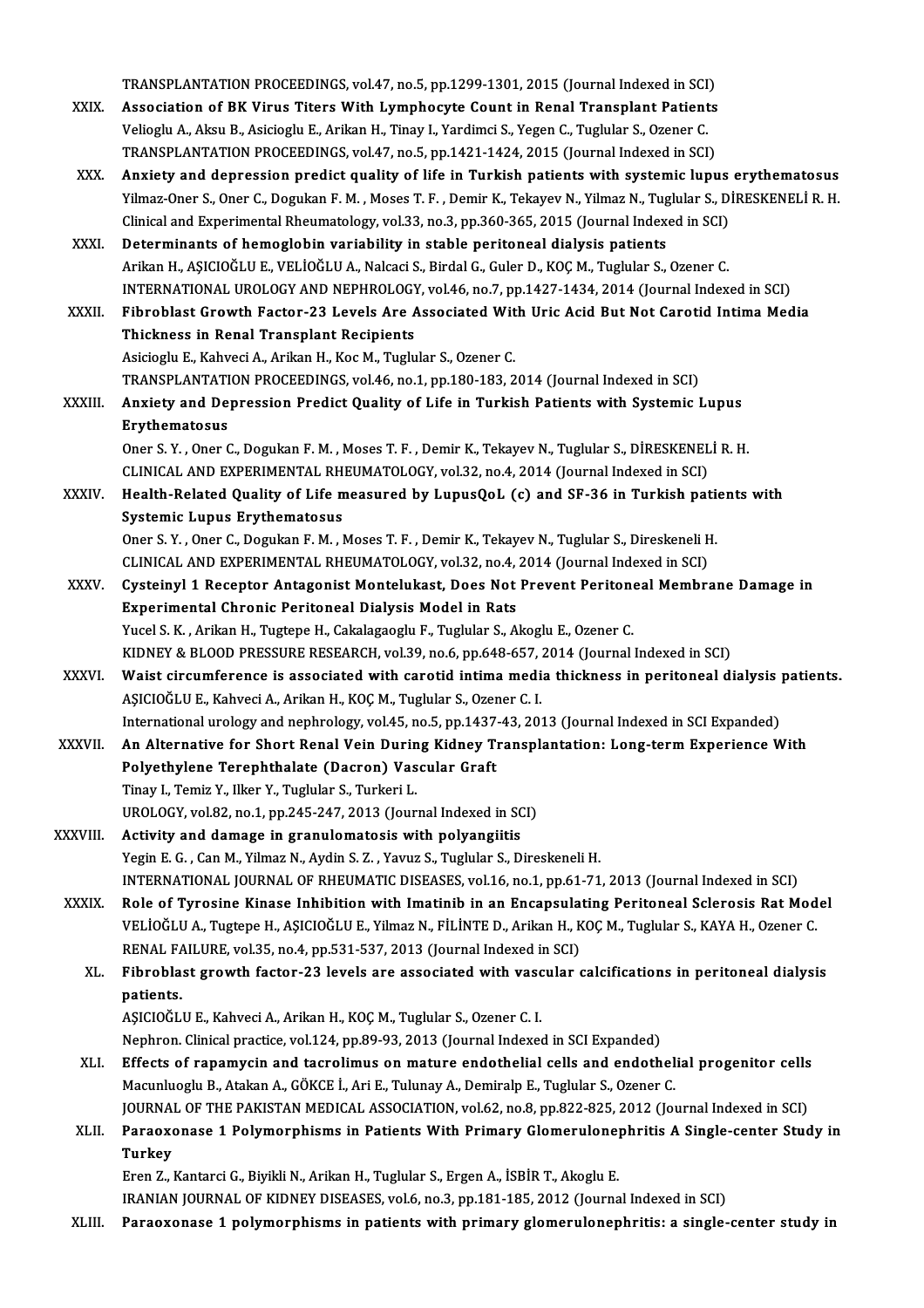Turkey. ErenZ.,KantarciG.,BiyikliN.,ArikanH.,Tuglular S.,ErgenA., IsbirT.,AkogluE. Iranian journal of kidney diseases, vol.6, pp.181-5, 2012 (Journal Indexed in SCI) Eren Z., Kantarci G., Biyikli N., Arikan H., Tuglular S., Ergen A., Isbir T., Akoglu E.<br>Iranian journal of kidney diseases, vol.6, pp.181-5, 2012 (Journal Indexed in SCI)<br>XLIV. Protective effect of the vasopressin agonist **Iranian journal<br>Protective eff<br>nephropathy.**<br>Ari E. Vilmaz V. Protective effect of the vasopressin agonist terlipressin in a rat model of contrast-induced<br>nephropathy.<br>Ari E., Yılmaz Y., Kedrah A. E. , Alahdab Y., Cakalagaoglu F., Arikan H., Koçak H., Macunluoglu B., Atakan A., Kahve nephropathy.<br>Ari E., Yılmaz Y., Kedrah A. E. , Alahdab Y., Cakalagaoglu F., Arikan H., Koçak H., Macunluoglu B., Ata<br>A., et al.<br>American journal of nephrology, vol.33, no.3, pp.269-76, 2011 (Journal Indexed in SCI Expanded Ari E., Yılmaz Y., Kedrah A. E. , Alahdab Y., Cakalagaoglu F., Arikan H., Koçak H., Macunluoglu B., Atal<br>A., et al.<br>American journal of nephrology, vol.33, no.3, pp.269-76, 2011 (Journal Indexed in SCI Expanded)<br>Peritoneal A., et al.<br>American journal of nephrology, vol.33, no.3, pp.269-76, 2011 (Journal Indexed in SCI Expanded)<br>XLV. Peritoneal Dialysis Catheter Removal by Nephrologists: Technical Aspect from a Single Center<br>Kehyesi A. Ari KahveciA.,AriE.,AŞICIOĞLUE.,ArikanH.,Tuglular S.,Ozener C. Peritoneal Dialysis Catheter Removal by Nephrologists: Technical Aspect from a Single<br>Kahveci A., Ari E., AŞICIOĞLU E., Arikan H., Tuglular S., Ozener C.<br>PERITONEAL DIALYSIS INTERNATIONAL, vol.30, no.5, pp.570-572, 2010 (J XLVI. Severe hypogammaglobulinaemia and opportunistic infections after rituximab therapy in a renal PERITONEAL DIALYSIS INTERNATIONAL, vol.30, no.5, pp.570-572, 2010 (Journal Indexed in SCI) KahveciA.,AŞICIOĞLUE.,AriE.,ArikanH.,Tuglular S.,Ozener C. transplant recipient<br>Kahveci A., AŞICIOĞLU E., Ari E., Arikan H., Tuglular S., Ozener C.<br>NDT Plus, vol.3, no.2, pp.165-167, 2010 (Journal Indexed in SCI Expanded)<br>Evoluction of Sanaja (Systemia Inflammatery Pesnonee Syndro Kahveci A., AŞICIOĞLU E., Ari E., Arikan H., Tuglular S., Ozener C.<br>NDT Plus, vol.3, no.2, pp.165-167, 2010 (Journal Indexed in SCI Expanded)<br>XLVII. Evaluation of Sepsis/Systemic Inflammatory Response Syndrome, Acute K NDT Plus, vol.3, no.2, pp.165-167, 2010 (Journal Indexed in SCI Expanded<br>Evaluation of Sepsis/Systemic Inflammatory Response Syndrome<br>Criteria in Two Tertiary Hospital Intensive Care Units in Turkey<br>Yezenega L. Turkklar S. Evaluation of Sepsis/Systemic Inflammatory Response Syndrome, Acute Kidney Injury,<br>Criteria in Two Tertiary Hospital Intensive Care Units in Turkey<br>Yegenaga I., Tuglular S., Ari E., Etiler N., Baykara N., Torlak S., Acar S Criteria in Two Tertiary Hospital Intensive Care Units in Turkey<br>Yegenaga I., Tuglular S., Ari E., Etiler N., Baykara N., Torlak S., Acar S., Akbas T<br>NEPHRON CLINICAL PRACTICE, vol.115, no.4, 2010 (Journal Indexed in SCI)<br> Yegenaga I., Tuglular S., Ari E., Etiler N., Baykara N., Torlak S., Acar S., Akbas T., Toker K., Solak Z. M.<br>NEPHRON CLINICAL PRACTICE, vol.115, no.4, 2010 (Journal Indexed in SCI)<br>XLVIII. Streptococcus bovis bacteremia re NEPHRON CLINICAL PRACTICE, vol.115, no.4, 2010 (Journal Streptococcus bovis bacteremia related to colon additional S.<br>Kahveci A., Ari E., Arikan H., KOÇ M., Tuglular S., Ozener C.<br>Hamodialysis international International S Hemodialysis international. International Symposium on Home Hemodialysis, vol.14, no.1, pp.91-3, 2010 (Journal Indexed in SCI Expanded) Kahveci A., Ari E., Arikan H., KOC M., Tuglular S., Ozener C. Hemodialysis international. International Symposium on Home Hemodialysis, vol.14, no.1, pp.91-3, 2010 (Journal<br>Indexed in SCI Expanded)<br>XLIX. Histopathological changes and tumour necrosis factor-alpha, transforming growth Indexed in SCI Expanded)<br>Histopathological changes and tumour necrosis factor-alpha, transforming growth factor-beta and<br>tenascin expression in patients with primary type I membranoproliferative glomerulonephritis in<br>remis Histopatho<br>tenascin ex<br>remission<br>Arikan H K tenascin expression in patients with primary type I membranoproliferative glomerulonephritis in<br>remission<br>Arikan H., KOÇ M., Cakalagaoglu F., Tuglular S., Ozener C., Akoglu E. NEPHROLOGY, vol.14, no.2, pp.219-226, 2009 (Journal Indexed in SCI) Arikan H., KOÇ M., Cakalagaoglu F., Tuglular S., Ozener C., Akoglu E.<br>NEPHROLOGY, vol.14, no.2, pp.219-226, 2009 (Journal Indexed in SCI)<br>L. Elevated Plasma Levels of PAI-1 Predict Cardiovascular Events and Cardiovascular NEPHROLOGY, vol.14, no.2, pp.219-226, 20<br>Elevated Plasma Levels of PAI-1 Predi<br>Prevalent Peritoneal Dialysis Patients<br>Arikan H. KOCM, Tughdar S. Ozener G. Ak Elevated Plasma Levels of PAI-1 Predict Care<br>Prevalent Peritoneal Dialysis Patients<br>Arikan H., KOÇ M., Tuglular S., Ozener C., Akoglu E.<br>PENAL EAU UPE vol 31 no 6 np 439 445 3009 (1 Prevalent Peritoneal Dialysis Patients<br>Arikan H., KOÇ M., Tuglular S., Ozener C., Akoglu E.<br>RENAL FAILURE, vol.31, no.6, pp.438-445, 2009 (Journal Indexed in SCI) Arikan H., KOÇ M., Tuglular S., Ozener C., Akoglu E.<br>RENAL FAILURE, vol.31, no.6, pp.438-445, 2009 (Journal Indexed in SCI)<br>LI. Tacrolimus rescue therapy in resistant or relapsing cases of primary glomerulonephritis<br>Arikan RENAL FAILURE, vol.31, no.6, pp.438-445, 2009 (Journal Indexed in SCI)<br>Tacrolimus rescue therapy in resistant or relapsing cases of primary glomer<br>Arikan H., KOÇ M., Cakalagaoglu F., Eren Z., Segal M. S. , Tuglular S., Oze Tacrolimus rescue therapy in resistant or relapsing cases of primary glom<br>Arikan H., KOÇ M., Cakalagaoglu F., Eren Z., Segal M. S. , Tuglular S., Ozener C., Akoglu<br>JOURNAL OF NEPHROLOGY, vol.21, no.5, pp.713-721, 2008 (Jou Arikan H., KOÇ M., Cakalagaoglu F., Eren Z., Segal M. S. , Tuglular S., Ozener C., Akoglu E.<br>JOURNAL OF NEPHROLOGY, vol.21, no.5, pp.713-721, 2008 (Journal Indexed in SCI)<br>LII. Effects of spironolactone in an experimental JOURNAL OF NEPHROLOGY, vol.21, no.5, pp.713-721, 2008 (Journal Indexed in SCI)<br>Effects of spironolactone in an experimental model of chronic cyclosporine nephre<br>Macunluoglu B., Arikan H., Atakan A., Tuglular S., Ulfer G., Macunluoglu B., Arikan H., Atakan A., Tuglular S., Ulfer G., Cakalagaoglu F., Ozener C., Akoglu E.<br>TRANSPLANTATION PROCEEDINGS, vol.40, no.1, pp.273-278, 2008 (Journal Indexed in SCI) LIII. Simple provocative maneuvers in renal transplant scintigraphy for detecting urine leak Dede F.,ÖNEŞT.,CaliskanB.,CivenH.,ERDİL T.Y. , İNANIRS.,TUĞLULARZ.S. ,YegenC.,AkogluE.,TUROĞLUH.T. Simple provocative maneuvers in renal transplant scintigraphy for detectin<br>Dede F., ÖNEŞ T., Caliskan B., Civen H., ERDİL T. Y. , İNANIR S., TUĞLULAR Z. S. , Yegen<br>Annals of Nuclear Medicine, vol.21, no.10, pp.603-606, 200 Dede F., ÖNEŞ T., Caliskan B., Civen H., ERDİL T. Y., İNANIR S., TUĞLULAR Z. S., Yegen C<br>Annals of Nuclear Medicine, vol.21, no.10, pp.603-606, 2007 (Journal Indexed in SCI)<br>LIV. Expression of insulin-like growth factor in Annals of Nuclear Medicine, vol.21, no.10, pp.603-606, 2007 (Jonet Cakalagaoglu F., Tosuner Z., Ozkan N., Tuglular S., Macunoglu B.<br>Cakalagaoglu F., Tosuner Z., Ozkan N., Tuglular S., Macunoglu B.<br>VIBCHOWS ABCHIV, vol.451, Expression of insulin-like growth factor in proliferative glomeru<br>Cakalagaoglu F., Tosuner Z., Ozkan N., Tuglular S., Macunoglu B.<br>VIRCHOWS ARCHIV, vol.451, no.2, pp.513, 2007 (Journal Indexed in SCI)<br>The blockade of the r Cakalagaoglu F., Tosuner Z., Ozkan N., Tuglular S., Macunoglu B.<br>VIRCHOWS ARCHIV, vol.451, no.2, pp.513, 2007 (Journal Indexed in SCI)<br>LV. The blockade of the renin-angiotensin system reverses tacrolimus related cardiovasc VIRCHOWS ARCHIV, vol.451, no.2, pp.513, 2007 (Journal Indexed in SCI)<br>The blockade of the renin-angiotensin system reverses tacrolimus related car<br>the histopathological level<br>Agirbasli M., Papila-Topal N., Ogutmen B., Deni The blockade of the renin-angiotensin system reverses tacrolimus related car<br>the histopathological level<br>Agirbasli M., Papila-Topal N., Ogutmen B., Deniz H., Cakalagaoglu F., Tuglular S., Akoglu E.<br>JOUPMAL OF THE RENIN ANC the histopathological level<br>Agirbasli M., Papila-Topal N., Ogutmen B., Deniz H., Cakalagaoglu F., Tuglular S., Akoglu E.<br>JOURNAL OF THE RENIN-ANGIOTENSIN-ALDOSTERONE SYSTEM, vol.8, no.2, pp.54-58, 2007 (Journal Indexed in<br> Agir<mark>l</mark><br>JOUR<br>SCI)<br>Eres JOURNAL OF THE RENIN-ANGIOTENSIN-ALDOSTERONE SYSTEM, vol.8, no.<br>SCI)<br>LVI. Frequency of BK virus nephropathy in graft dysfunction biopsies<br>Calalagoggly E. Ephanut L. Tughdan S. SCI)<br>Frequency of BK virus nephropat<br>Cakalagaoglu F., Erbarut I., Tuglular S.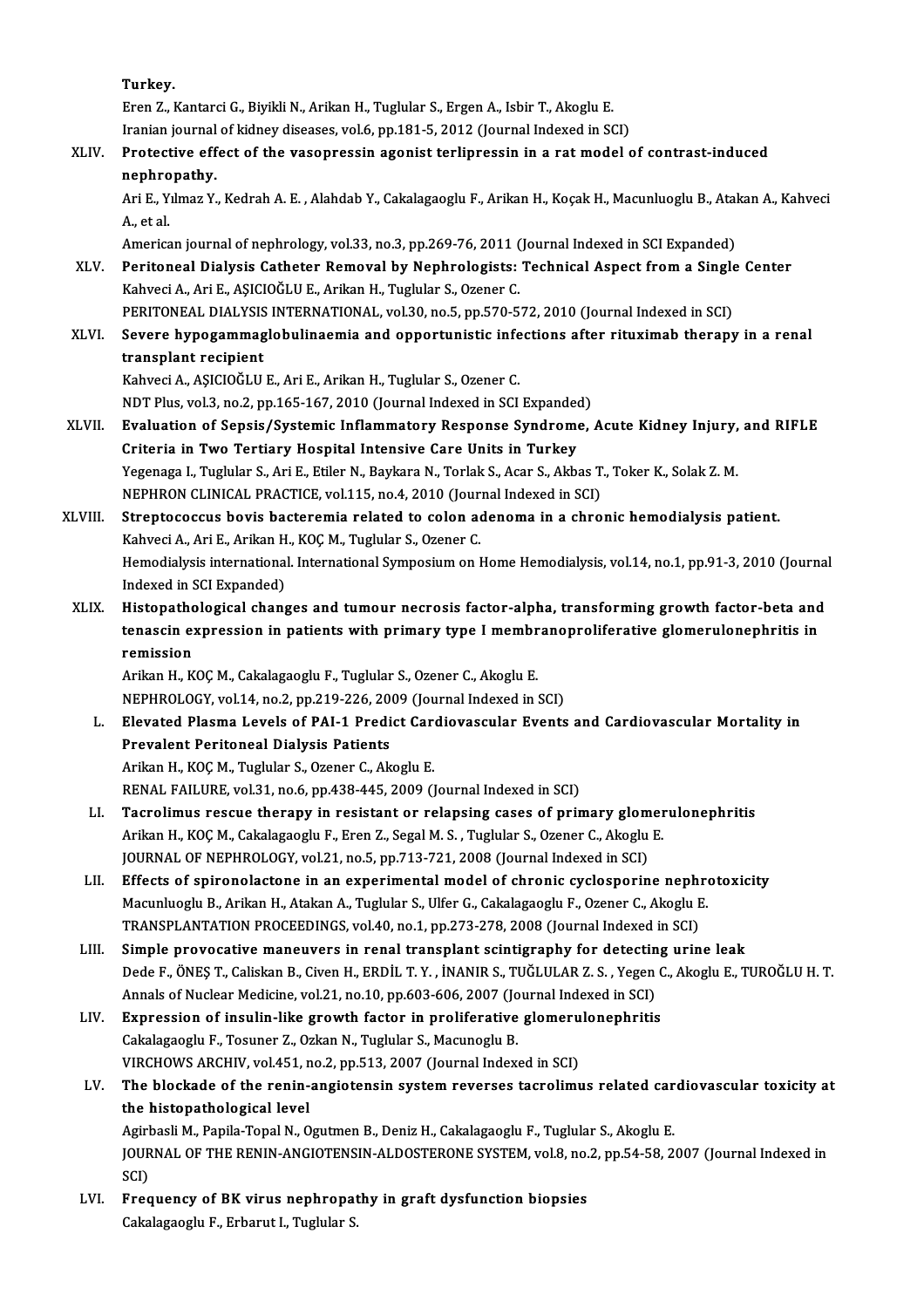DIALYSIS & TRANSPLANTATION, vol.36, no.3, pp.122-124, 2007 (Journal Indexed in SCI)<br>Associations between anolinennetsin E sens polymernbism and pleaminessen a LVII. Associations between apolipoprotein E gene polymorphism and plasminogen activator inhibitor-1<br>and atherogenic lipid profile in dialysis patients DIALYSIS & TRANSPLANTATION, vol.36, no.3, pp.122-1<br>Associations between apolipoprotein E gene poly<br>and atherogenic lipid profile in dialysis patients<br>Arikan H. Kee M. Sari H. Tughlar S. Ozanor C. Alsochu Arikan H., Koc M., Sari H., Tuglular S., Ozener C., Akoglu E. RENAL FAILURE, vol.29, no.6, pp.713-719, 2007 (Journal Indexed in SCI) Arikan H., Koc M., Sari H., Tuglular S., Ozener C., Akoglu E.<br>RENAL FAILURE, vol.29, no.6, pp.713-719, 2007 (Journal Indexed in SCI)<br>LVIII. Transforming growth factor-beta 1, vascular endothelial growth factor, and bon RENAL FAILURE, vol.29, no.6, pp.713-719, 2007 (Journal Indexed in SCI)<br>Transforming growth factor-beta 1, vascular endothelial growth fa<br>protein-7 expression in tacrolimus-induced nephrotoxicity in rats<br>Ogutmon B. Tughlar protein-7 expression in tacrolimus-induced nephrotoxicity in rats Ogutmen B., Tuglular S., Cakalagaoglu F., Ozener C., Akoglu E. protein-7 expression in tacrolimus-induced nephrotoxicity in rats<br>Ogutmen B., Tuglular S., Cakalagaoglu F., Ozener C., Akoglu E.<br>TRANSPLANTATION PROCEEDINGS, vol.38, no.2, pp.487-489, 2006 (Journal Indexed in SCI)<br>Inhibiti Ogutmen B., Tuglular S., Cakalagaoglu F., Ozener C., Akoglu E.<br>TRANSPLANTATION PROCEEDINGS, vol.38, no.2, pp.487-489, 2006 (Journal Indexed in SCI)<br>LIX. Inhibition of the renin angiotensin system decreases fibrogenic c TRANSPLANTATION PRO<br>Inhibition of the renin<br>nephrotoxicity in rats<br>Doniz H. Ogutmon B. Col Inhibition of the renin angiotensin system decreases fibrogen<br>nephrotoxicity in rats<br>Deniz H., Ogutmen B., Cakalagaoglu F., Tuglular S., Ozener C., Akoglu E.<br>TRANSPLANTATION PROCEEDINGS vol 29 no 2 nn 492 496 2006 (Ic nephrotoxicity in rats<br>Deniz H., Ogutmen B., Cakalagaoglu F., Tuglular S., Ozener C., Akoglu E.<br>TRANSPLANTATION PROCEEDINGS, vol.38, no.2, pp.483-486, 2006 (Journal Indexed in SCI) Deniz H., Ogutmen B., Cakalagaoglu F., Tuglular S., Ozener C., Akoglu E.<br>TRANSPLANTATION PROCEEDINGS, vol.38, no.2, pp.483-486, 2006 (Journal Indexed in SCI)<br>LX. Reproducibility of technetium-99m mercaptoacetyltriglycine c TRANSPLANTAT<br>Reproducibility<br>renal function<br>Erdil T. Dodo E Reproducibility of technetium-99m mercaptoacetyltriglycine clearance in patients with<br>renal function<br>Erdil T., Dede F., Tuglular S., Sen F., Ones T., Farsakoglu Z., Inanir S., Ozener C., Akoglu E., Turoglu T.<br>NUCLEAR MEDIC renal function<br>Erdil T., Dede F., Tuglular S., Sen F., Ones T., Farsakoglu Z., Inanir S., Ozener C., Akoglu E., Turoglu T.<br>NUCLEAR MEDICINE COMMUNICATIONS, vol.27, no.2, pp.191-196, 2006 (Journal Indexed in SCI) Erdil T., Dede F., Tuglular S., Sen F., Ones T., Farsakoglu Z., Inanir S., Ozener C., Akoglu E., Turoglu T.<br>NUCLEAR MEDICINE COMMUNICATIONS, vol.27, no.2, pp.191-196, 2006 (Journal Indexed in SCI)<br>LXI. Evaluation of th NUCLEAR MEDICIN<br>Evaluation of the<br>ischaemic stroke ischaemic stroke<br>Tuncer N., Tuglular S., Kilic G., Sazci A., Us O., Kara I. JOURNAL OF CLINICAL NEUROSCIENCE, vol.13, no.2, pp.224-227, 2006 (Journal Indexed in SCI) LXII. Renal artery stenting in solitary functioning kidneys: Technical and clinical results Sahin S., Cimsit C., Andac N., Baltacioglu F., Tuglular S., Akoglu E. EUROPEAN JOURNAL OF RADIOLOGY, vol.57, no.1, pp.131-137, 2006 (Journal Indexed in SCI) LXIII. Familial Mediterranean fever (FMF) in Turkey - Results of a nationwide multicenter study EUROPEAN JOURNAL OF RADIOLOGY, vol.57, no.1, pp.131-137, 2006 (Journal Indexed in SCI)<br>Familial Mediterranean fever (FMF) in Turkey - Results of a nationwide multicenter study<br>Tunca M., Akar S., Onen F., Ozdogan H., KASAPÇ Familial Mediterranean fever (FMF) in Turkey - Results<br>Tunca M., Akar S., Onen F., Ozdogan H., KASAPÇOPUR Ö., Yalcink<br>MEDICINE, vol.84, no.1, pp.1-11, 2005 (Journal Indexed in SCI)<br>Association of EME Belated (MEEV) point m Tunca M., Akar S., Onen F., Ozdogan H., KASAPÇOPUR Ö., Yalcinkaya F., Tutar E., Ozen S., Topaloglu R., Yil<br>MEDICINE, vol.84, no.1, pp.1-11, 2005 (Journal Indexed in SCI)<br>LXIV. Association of FMF-Related (MEFV) point mutati MEDICINE, vol.84, no.1, pp.1-11, 2005 (Journal Indexed in SCI)<br>Association of FMF-Related (MEFV) point mutations with<br>Atagunduz M., Tuglular S., Kantarci G., Akoglu E., Direskeneli H. Association of FMF-Related (MEFV) point mutations with secondary and FMF amyloidosis LXV. Angiotension converting enzyme inhibition and calcium channel blockage improves cyclosporine induced glucose intolerance in rats NEPHRON CLINICAL PRACTICE, vol.96, no.4, 2004 (Journal Indexed in SCI) Yavuz D., Tuglular S., Kocak H., Atakan A., Ozener C., Akoglu E., Akalin S. induced glucose intolerance in rats<br>Yavuz D., Tuglular S., Kocak H., Atakan A., Ozener C., Akoglu E., Akalin S.<br>TRANSPLANTATION PROCEEDINGS, vol.36, no.1, pp.171-174, 2004 (Journal Indexed in SCI)<br>Systemaning A indused non Yavuz D., Tuglular S., Kocak H., Atakan A., Ozener C., Akoglu E., Akalin S.<br>TRANSPLANTATION PROCEEDINGS, vol.36, no.1, pp.171-174, 2004 (Journal Indexed in SCI)<br>LXVI. Cyclosporine-A induced nephrotoxicity is associated wit TRANSPLANTATION PROCEEDIN<br>Cyclosporine-A induced neph<br>protein-7 expression in rats.<br>Turbler S. Varur D. Celtalages: Cyclosporine-A induced nephrotoxicity is associated with decreased renal bone morphogenetic<br>protein-7 expression in rats.<br>Tuglular S., Yavuz D., Cakalagaoglu F., Citak L., Arikan H., Kocak H., Ozener C., Akoglu E. protein-7 expression in rats.<br>Tuglular S., Yavuz D., Cakalagaoglu F., Citak L., Arikan H., Kocak H., Ozener C., Akoglu<br>Transplantation proceedings, vol.36, no.1, pp.131-3, 2004 (Journal Indexed in SCI)<br>Carsinoma of the bro LXVII. Carcinoma of the bronchus presenting as renal failure secondary to amyloidosis - Reply<br>Tuglular S., Akoglu E. Transplantation proc<br>Carcinoma of the b<br>Tuglular S., Akoglu E.<br>NEPUPOLOCY DIALY Carcinoma of the bronchus presenting as renal failure secondary to amyloidosis - Repl<br>Tuglular S., Akoglu E.<br>NEPHROLOGY DIALYSIS TRANSPLANTATION, vol.18, no.5, pp.1032, 2003 (Journal Indexed in SCI)<br>Polymorphisms of the tu Tuglular S., Akoglu E.<br>NEPHROLOGY DIALYSIS TRANSPLANTATION, vol.18, no.5, pp.1032, 2003 (Journal Indexed in SCI)<br>LXVIII. Polymorphisms of the tumour necrosis factor alpha gene at position-308 and TNFd microsatellite in NEPHROLOGY DIALYSIS TRAI<br>Polymorphisms of the tum<br>primary IgA nephropathy<br>Tughlar S. Pertheuy B. Perth Polymorphisms of the tumour ne<br>primary IgA nephropathy<br>Tuglular S., Berthoux P., Berthoux F.<br>NEPUPOLOCY DIALYSIS TRANSPLAN primary IgA nephropathy<br>Tuglular S., Berthoux P., Berthoux F.<br>NEPHROLOGY DIALYSIS TRANSPLANTATION, vol.18, no.4, pp.724-731, 2003 (Journal Indexed in SCI) LXIX. A retrospective analysis for aetiology and clinical findings of 287 secondary amyloidosis cases in **Turkey** A retrospective analysis for aetiology and clinical findings of 287 secondary amyloidosis case<br>Turkey<br>Tuglular S., Yalcinkaya F., Paydas S., Oner A., Utas C., Bozfakioglu S., Ataman R., Akpolat T., Ok E., Sen S., et al.<br>NE Turkey<br>Tuglular S., Yalcinkaya F., Paydas S., Oner A., Utas C., Bozfakioglu S., Ataman R., Akpolat T., Ok E., Sen S., et al<br>NEPHROLOGY DIALYSIS TRANSPLANTATION, vol.17, no.11, pp.2003-2005, 2002 (Journal Indexed in SCI)<br>Ag NEPHROLOGY DIALYSIS TRANSPLANTATION, vol.17, no.11, pp.2003-2005, 2002 (Journal Indexed in SCI)<br>LXX. Acute renal failure due to crush syndrome during Marmara earthquake Kantarci G., Vanholder R., Tuglular S., Akin H., Koc M., Ozener C., Akoglu E.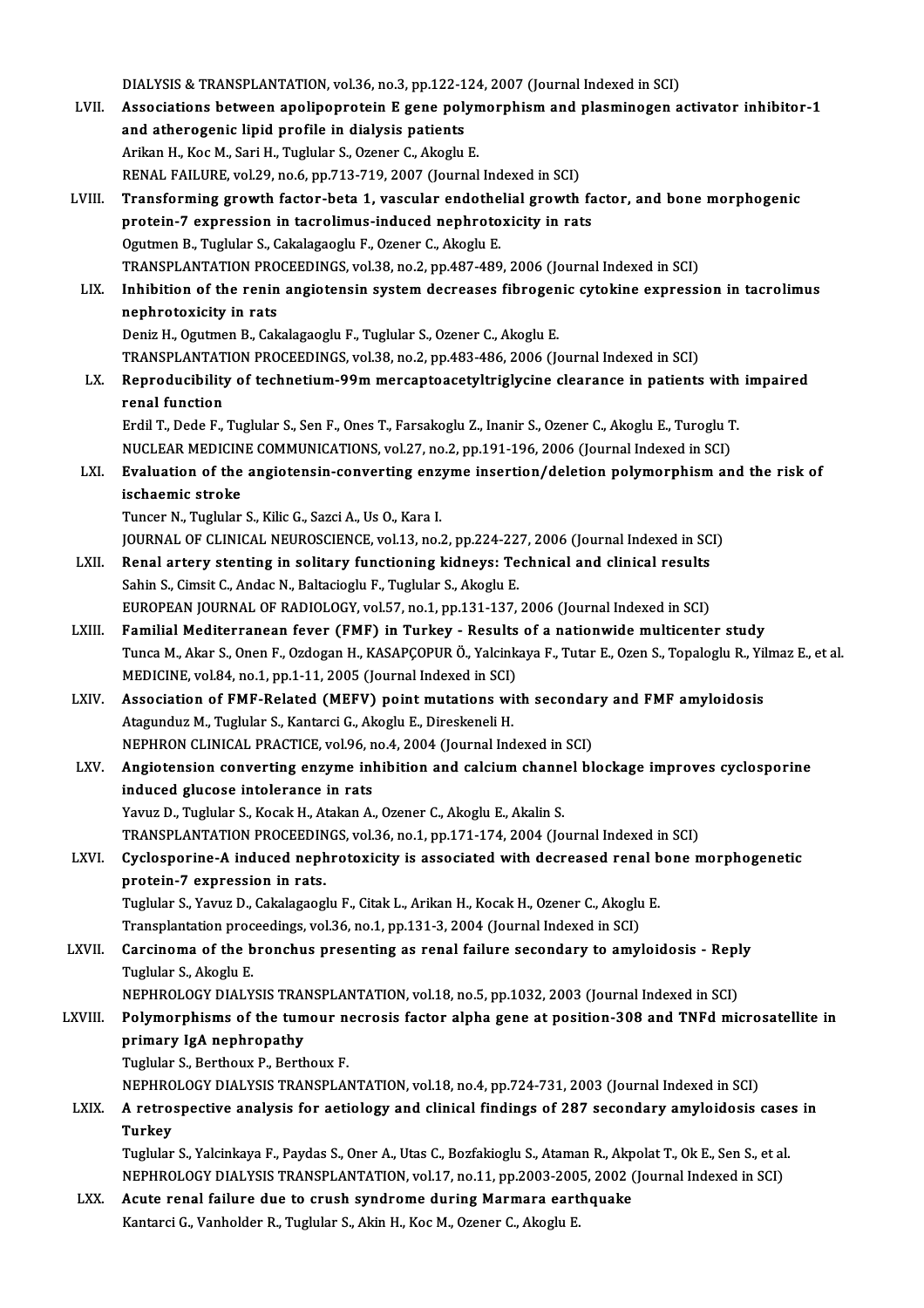AMERICAN JOURNAL OF KIDNEY DISEASES, vol.40, no.4, pp.682-689, 2002 (Journal Indexed in SCI)<br>Alondrenate increases bane mineral density in lang term renal transplant resinients

- AMERICAN JOURNAL OF KIDNEY DISEASES, vol.40, no.4, pp.682-689, 2002 (Journal Indexed in S<br>LXXI. Alendronate increases bone mineral density in long-term renal transplant recipients AMERICAN JOURNAL OF KIDNEY DISEASES, vol.4<br>Alendronate increases bone mineral density<br>Koc M., Tuglular S., Arikan H., Ozener C., Akoglu E.<br>TRANSPLANTATION PROCEEDINCS vol.24, po.6 . Alendronate increases bone mineral density in long-term renal transplant recipients<br>Koc M., Tuglular S., Arikan H., Ozener C., Akoglu E.<br>TRANSPLANTATION PROCEEDINGS, vol.34, no.6, pp.2111-2113, 2002 (Journal Indexed in SCI
- Koc M., Tuglular S., Arikan H., Ozener C., Akoglu E.<br>TRANSPLANTATION PROCEEDINGS, vol.34, no.6, pp.2111-2113, 2002 (Journal Indexed in SCI)<br>LXXII. Association of FMF-related (MEFV) point mutations with secondary and FMF am TRANSPLANTATION PROCEEDINGS, vol.34, no.6, pp.2111-2113, 2002 (Journal Indexed in SCI)<br>Association of FMF-related (MEFV) point mutations with secondary and FMF amyloidosis.<br>Atagunduz P., Tuglular S., Kantarci G., Aksentiev Association of FMF-related (MEFV) point mutations with secondary<br>Atagunduz P., Tuglular S., Kantarci G., Aksentievic I., Torosyan Y., Kastner D.,<br>ARTHRITIS AND RHEUMATISM, vol.44, no.9, 2001 (Journal Indexed in SCI)<br>Measur Atagunduz P., Tuglular S., Kantarci G., Aksentievic I., Torosyan Y., Kastner D., Akoglu E., DİRESKENELİ R. H.<br>ARTHRITIS AND RHEUMATISM, vol.44, no.9, 2001 (Journal Indexed in SCI)<br>LXXIII. Measuring Tc-99m MAG3 clearance wi
- ARTHRITIS AND RHEUMATISM, vol.44, no.9, 2001 (Journal Indexed in SCI)<br>Measuring Tc-99m MAG3 clearance with camera based method in patients with impaired renal<br>function: Comparison with multiple sample Tc-99m MAG3 clearance Measuring Tc-99m MAG:<br>function: Comparison wi<br>repeatability coefficient<br>Frdil T. Dode E. Turbler S. function: Comparison with multiple sample Tc-99m MAG3 clearance: F<br>repeatability coefficient<br>Erdil T., Dede F., Tuglular S., Sen F., Noshari O., Ozener C., Akaoglu E., Turoglu T.<br>EUROPEAN JOURNAL OF NUCLEAR MEDICINE, vol.2 repeatability coefficient<br>Erdil T., Dede F., Tuglular S., Sen F., Noshari O., Ozener C., Akaoglu E., Turoglu T.<br>EUROPEAN JOURNAL OF NUCLEAR MEDICINE, vol.28, no.8, pp.1255, 2001 (Journal Indexed in SCI)

- LXXIV. Reproducibility of Tc-99m MAG3 clearance in patients with impaired renal function Erdil T., Sen F., Tuglular S., Dede F., Noshari O., Ozener C., Akoglu E., Turoglu T. Reproducibility of Tc-99m MAG3 clearance in patients with impaired renal function<br>Erdil T., Sen F., Tuglular S., Dede F., Noshari O., Ozener C., Akoglu E., Turoglu T.<br>EUROPEAN JOURNAL OF NUCLEAR MEDICINE, vol.28, no.8, pp. Erdil T., Sen F., Tuglular S., Dede F., Noshari O., Ozener C., Akoglu E., Turoglu T.<br>EUROPEAN JOURNAL OF NUCLEAR MEDICINE, vol.28, no.8, pp.1154, 2001 (Journal Inde<br>LXXV. Does colchicine also induce a clearance of the esta
- EUROPEAN JOURNAL OF NUCLEAR MEDIC<br>Does colchicine also induce a clearan<br>Tuglular S., Bihorac A., Ozener I., Akoglu E.<br>NEPHROLOCY DIALYSIS TRANSPLANTATI Does colchicine also induce a clearance of the established amyloid deposits?<br>Tuglular S., Bihorac A., Ozener I., Akoglu E.<br>NEPHROLOGY DIALYSIS TRANSPLANTATION, vol.14, no.4, pp.1042-1043, 1999 (Journal Indexed in SCI)

### Articles Published in Other Journals

- rticles Published in Other Journals<br>I. Sarcopenia in Patients with Chronic Kidney Disease<br>Artyles VELIOČLILA TUČLILAP 7 S Sarcopenia in Patients with Chronic<br>Sarcopenia in Patients with Chronic<br>ozturk S., VELİOĞLU A., TUĞLULAR Z. S.<br>TURKISLI IQURMAL OR NERHROLOCY . ozturk S., VELİOĞLU A., TUĞLULAR Z. S.<br>TURKISH JOURNAL OF NEPHROLOGY, vol.31, no.1, pp.3-6, 2022 (Journal Indexed in ESCI) ozturk S., VELİOĞLU A., TUĞLULAR Z. S.<br>TURKISH JOURNAL OF NEPHROLOGY, vol.31, no.1, pp.3-6, 2022 (Journal Indexed in ESCI)<br>II. Recommendations for Kidney Patients in COVID-19 Era Based on Current Evidence<br>Osturk S. VELİOĞL
- TURKISH JOURNAL OF NEPHROLOGY, v<br>Recommendations for Kidney Patie<br>Ozturk S., VELİOĞLU A., TUĞLULAR Z. S.<br>TURKISH JOURNAL OF NEPHROLOCY ... Recommendations for Kidney Patients in COVID-19 Era Based on Current Eviden<br>Ozturk S., VELİOĞLU A., TUĞLULAR Z. S.<br>TURKISH JOURNAL OF NEPHROLOGY, vol.31, no.1, pp.7-16, 2022 (Journal Indexed in ESCI)<br>Impect of the Anatomis Ozturk S., VELİOĞLU A., TUĞLULAR Z. S.<br>TURKISH JOURNAL OF NEPHROLOGY, vol.31, no.1, pp.7-16, 2022 (Journal Indexed in ESCI)<br>III. Impact of the Anatomical Localization of the Exit Site on Complications in Patients on Perito
- TURKISH<br>Impact c<br>Dialysis<br>Tugay M Dialysis<br>Tugcu M., VELİOĞLU A., AŞICIOĞLU E., ARIKAN İ. H. , TUĞLULAR Z. S.

TURKISH JOURNAL OF NEPHROLOGY, vol.30, no.2, pp.112-115, 2021 (Journal Indexed in ESCI)

- IV. Vitamin D Levels in Patients With Small and Medium Vessel Vasculitis. Korkmaz F.N., Ozen G., Unal A.U., Odabasi A., Can M., Asıcıoglu E., Tuglular S., Direskeneli H. Reumatologia clinica, 2021 (Refereed Journals of Other Institutions)
- V. Revisiting the former approach: Low-dose dopamine in kidney transplant recipients Reumatologia clinica, 2021 (Refereed Journals of Other Institutions)<br>Revisiting the former approach: Low-dose dopamine in kidney transplant recipi<br>ŞENTÜRK DURMUŞ N., VELİOĞLU A., ARIKAN İ. H. , AŞICIOĞLU E., Yegen C., TUĞL Revisiting the former approach: Low-dose dopamine in kidney transplant rec<br>SENTÜRK DURMUS N., VELİOĞLU A., ARIKAN İ. H. , AŞICIOĞLU E., Yegen C., TUĞLULAR Z.<br>MARMARA MEDICAL JOURNAL, vol.34, no.2, pp.95-100, 2021 (Journal ŞENTÜRK DURMUŞ N., VELİOĞLU A., ARIKAN İ. H. , AŞICIOĞLU E., Yegen C., TUĞLULAR Z. S.<br>MARMARA MEDICAL JOURNAL, vol.34, no.2, pp.95-100, 2021 (Journal Indexed in ESCI)<br>VI. Acute Renal Failure due to Bladder Injury after
- MARMARA<br>**Acute Rena<br>Literature**<br>Atas D. B. A Acute Renal Failure due to Bladder Injury after Cesarean Section: C<br>Literature<br>Atas D. B. , AŞICIOĞLU E., Durgay M., Arikan H., KOÇ M., Tuglular S., Ozener C.<br>TURKISH JOURNAL OF NERHROLOCY, vol.28, no.4, np.228,229, 2019 ( L<mark>iterature</mark><br>Atas D. B. , AŞICIOĞLU E., Durgay M., Arikan H., KOÇ M., Tuglular S., Ozener C.<br>TURKISH JOURNAL OF NEPHROLOGY, vol.28, no.4, pp.328-330, 2019 (Journal Indexed in ESCI)<br>Polymiarabial poritonitis with Leglorgia

- Atas D. B. , AŞICIOĞLU E., Durgay M., Arikan H., KOÇ M., Tuglular S., Ozener C.<br>TURKISH JOURNAL OF NEPHROLOGY, vol.28, no.4, pp.328-330, 2019 (Journal Indexed in ESCI)<br>VII. Polymicrobial peritonitis with Leclercia adecarbo TURKISH JOURNAL OF NEPHROLOGY, vol.28, no.4, pp.328-330, 2019 (J<br>Polymicrobial peritonitis with Leclercia adecarboxylata in a pe<br>Atas D. B., VELİOĞLU A., AŞICIOĞLU E., Arikan H., Tuglular S., Ozener C.<br>SAUDI JOURNAL OF KID Polymicrobial peritonitis with Leclercia adecarboxylata in a peritoneal dialysis patient<br>Atas D. B. , VELİOĞLU A., AŞICIOĞLU E., Arikan H., Tuglular S., Ozener C.<br>SAUDI JOURNAL OF KIDNEY DISEASES AND TRANSPLANTATION, vol.2 Atas D. E<br>SAUDI JC<br>in ESCI)<br>Uncomm SAUDI JOURNAL OF KIDNEY DISEASES AND TRANSPLANTATION, vol.28, no.1, pp.181-182, 2017 (Journal Indexed<br>in ESCI)<br>VIII. Uncommon presentation of CAPD-related peritonitis with unusual organism: Kocuria kristinae. Case<br>nepert a
- in ESCI)<br>VIII. Uncommon presentation of CAPD-related peritonitis with unusual organism: Kocuria kristinae. Case<br>report and review of the literature Uncommon presentation of CAPD-related peritonitis with unusual organism:<br>report and review of the literature<br>Barutcu Atas D., Arikan H., Aykent B., AŞICIOĞLU E., VELİOĞLU A., Tuglular S., Ozener C.<br>MARMARA MEDICAL JOURNAL,

report and review of the literature<br>Barutcu Atas D., Arikan H., Aykent B., AŞICIOĞLU E., VELİOĞLU A., Tuglular S., Ozener C.<br>MARMARA MEDICAL JOURNAL, vol.30, no.1, pp.44-46, 2017 (Journal Indexed in ESCI)<br>A sevene sase of MARMARA MEDICAL JOURNAL, vol.30, no.1, pp.44-46, 2017 (Journal Indexed in ESCI)<br>IX. A severe case of systemic lupus erythematosus with increased pressure communicating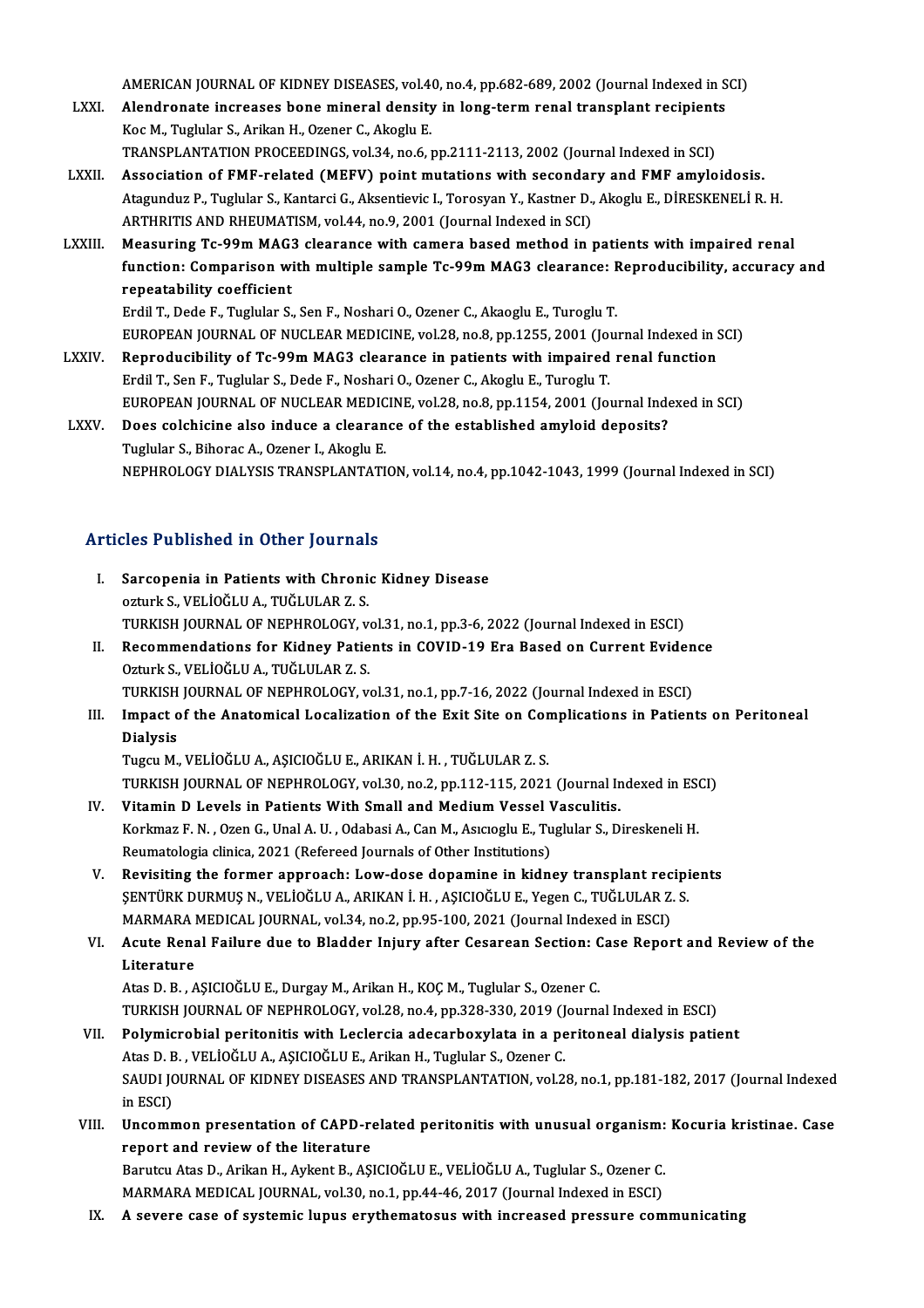#### hydrocephalus.

Ozen G., Yilmaz-Oner S., Tuncer N., Akbas T., Tuglular S., Direskeneli H.

European journal of rheumatology, vol.2, no.2, pp.76-77, 2015 (Refereed Journals of Other Institutions)

- Ozen G., Yilmaz-Oner S., Tuncer N., Akbas T., Tuglular S., Direskeneli H.<br>European journal of rheumatology, vol.2, no.2, pp.76-77, 2015 (Refereed Journals of Other<br>X. Unusual presentation of peritonitis with persistent cle European journal of rheumatology, vol.2, no.2, pp.76-77, 2015 (Refereed Journals of C<br>Unusual presentation of peritonitis with persistent clear aspirate: a case rej<br>AŞICIOĞLU E., Kahveci A., Bakir E.A. , Bulur A., Arikan H AŞICIOĞLU E., Kahveci A., Bakir E. A. , Bulur A., Arikan H., KOÇ M., Tuglular S., Ozener C.<br>Journal of medical case reports, vol.4, pp.383, 2010 (Refereed Journals of Other Institutions) AŞICIOĞLU E., Kahveci A., Bakir E. A. , Bulur A., Arikan H., KOÇ M., Tuglular S., Ozener C.<br>Journal of medical case reports, vol.4, pp.383, 2010 (Refereed Journals of Other Institutions)<br>XI. Comparative bioavailability of
- İskender E., TUĞLULAR Z. S. , GÖREN M. Z. , GÜLHAN R., AKICI A., KARAALP A., Aslan N., KOÇ M., ONAT F., akoğlu E.,<br>et al. Com<br>İsken<br>et al.<br>Marr

Marmara Medical Journal (elektronik), vol.12, no.2, pp.74-78, 1999 (Refereed Journals of Other Institutions)

### Books&Book Chapters

- I. Glomerüler Hastalıkların Patogenezi ve Sınıflaması
	- Tuğlular Z.S.

in: Türk Nefroloji Derneği Nefroloji Kitabı, Özkan Güngör,İsmail Koçyiğit,Sena Ulu Bülent Tokgöz Mustafa Arıcı Tuğlular Z. S.<br>in: Türk Nefroloji Derneği Nefroloji Kitabı, Özkan Güngör,İsmail Koçyiğit,Sena L<br>Kenan Ateş, Editor, Akademisyen Yayınevi Kitabevi, Ankara, pp.295-304, 2021<br>Clamerülar Hastalıkların Patasaneri ve Sınıflamesı in: Türk Nefroloji Derneği Nefroloji Kitabı, Özkan Güngör,İ<br>Kenan Ateş, Editor, Akademisyen Yayınevi Kitabevi, Ankar<br>II. Glomerüler Hastalıkların Patogenezi ve Sınıflaması<br>Tüğl III AR 7-S - KOG M-ALTIN R-AKROLAT M-T-ÖNAL

Kenan Ateş, Editor, Akademisyen Yayınevi Kitabevi, Ankara, pp.295-304, 2021<br>Glomerüler Hastalıkların Patogenezi ve Sınıflaması<br>TUĞLULAR Z. S. , KOÇ M., ALTUN B., AKPOLAT M. T. , ÖNAL C., SEVİNÇ OK E., YALÇIN A. U. , MENGÜŞ **Glomerüle<br>TUĞLULAR<br>K., ÖZER C.<br>in: Türk No** TUĞLULAR Z. S. , KOÇ M., ALTUN B., AKPOLAT M. T. , ÖNAL C., SEVİNÇ OK E., YALÇIN A. U. , MENGÜŞ Ç., TURGUT<br>K., ÖZER C.<br>in: Türk Nefroloji Derneği Nefroloji Kitabı, Özkan Güngör, İsmail Koçyiğit, Sena Ulu, Bülent Tokgöz, Ke

K., ÖZER C.<br>in: Türk Nefroloji Derneği Nefroloji Kitabı, Özkan<br>Editor, Akademisyen, Ankara, pp.295-304, 2021<br>Naden Onka Nefroloji? in: Türk Nefroloji Derneği<br>Editor, Akademisyen, Anka<br>III. Neden Onko-Nefroloji?<br>Tuğlular 7, S. (Editor) Editor, Akademisyen, Ankara, pp.295-304, 2021<br>III. Neden Onko-Nefroloji?<br>Tuğlular Z. S. (Editor)

- -

Neden Onko-Nefroloji?<br>Tuğlular Z. S. (Editor)<br>in: Onkolojik Hastalıklar ve Böbrek, Z Serhan Tuğlular, Editor, Türkiye Klinikleri Yayınevi, Ankara, pp.1-82, 2020<br>Knonik Böhrek Hastalığı:Etiyopatageneg, tanı ve değerlendirme

### IV. Kronik Böbrek Hastalığı:Etiyopatogenez, tanı ve değerlendirme in: Onkolojik Ha<br><mark>Kronik Böbrel</mark><br>TUĞLULAR Z. S.<br>in: Temel Nefrel

Kronik Böbrek Hastalığı:Etiyopatogenez, tanı ve değerlendirme<br>TUĞLULAR Z. S.<br>in: Temel Nefroloji, Yavuz Yeniçerioğlu, Özkan Güngör, Mustafa Arıcı, Editor, Güneş Tıp Kitabevi, Ankara, pp.291-<br>201-2010 TUĞLULAR<br>in: Temel N<br>301, 2019

# 301, 2019<br>Refereed Congress / Symposium Publications in Proceedings

efereed Congress / Symposium Publications in Proceedings<br>I. Yüksek immünolojik Riskli Renal Transplant Alıcılarında Anestezik Ajan Seçimini Hasta Sonuçlarına<br>Rikisi reed<br>Yükse<br>Etkisi<br>sapac Yüksek immünolojik Riskli Renal Transplant Alıcılarında Anestezik Ajan Seçimini Hasta Sonuçlarına<br>Etkisi<br>SARAÇOĞLU A., Tanırgan Çabaklı G., Başyiğit Uçar F., ABDULLAYEV R., BİLGİLİ B., VELİOĞLU A., TUĞLULAR Z. S. ,<br>YECEN S

<mark>Etkisi</mark><br>SARAÇOĞLU A., Tanırgan Ça<br>YEGEN Ş. C. , UMUROĞLU T.<br>Türk Anesteriyeleji ve Bean SARAÇOĞLU A., Tanırgan Çabaklı G., Başyiğit Uçar F., ABDULLAYI<br>YEGEN Ş. C. , UMUROĞLU T.<br>Türk Anesteziyoloji ve Reanimasyon Kongresi, 28 October 2021<br>Law Dasa Valasyolovir, Branhylayis far. Cytamagalayinus

### YEGEN Ş. C. , UMUROĞLU T.<br>Türk Anesteziyoloji ve Reanimasyon Kongresi, 28 October 2021<br>II. Low-Dose Valacyclovir Prophylaxis for Cytomegalovirus Infection in Renal Transplant Recipients<br>................................ Türk Anesteziyoloji ve Rea<br>Low-Dose Valacyclovir<br>with Intermediate Risk<br>VELIOČLILA ABIKAN LH Low-Dose Valacyclovir Prophylaxis for Cytomegalovirus Infection in Renal Transpla<br>with Intermediate Risk<br>VELİOĞLU A., ARIKAN İ.H., AŞICIOĞLU E., ALAGÖZ S., SEYAHİ N., TUĞLULAR Z. S. , ÖZENER İ. Ç.<br>American Transplant Consr with Intermediate Risk<br>VELİOĞLU A., ARIKAN İ. H. , AŞICIOĞLU E., ALAGÖZ S., SEYAHİ N., TUĞLULAR Z. S. , ÖZENER İ. Ç.

American Transplant Congress, 1 - 05 June 2019

### III. Evaluation of bone mineral density and vertebral fracture incidence in a group of kidney transplant recipients

YAVUZ D., VELİOĞLU A., BUĞDAYCI O., TUĞLULAR Z. S.

20 th european congress of endocrinology, 19 - 22 May 2018

### IV. Böbrek naklinde sağkalım Tek merkez deneyimi VELİOĞLUA.,ARIKANİ.H. ,YEGENŞ.C. ,TUĞLULARZ.S. ,ÖZENERİ.Ç. Böbrek naklinde sağkalım Tek merkez deneyimi<br>VELİOĞLU A., ARIKAN İ. H. , YEGEN Ş. C. , TUĞLULAR Z. S. , ÖZENER İ. Ç.<br>32. Ulusal Nefroloji, Hipertansiyon, Diyaliz ve Transplantasyon Kongresi, Antalya, Turkey, 21 - 25 Octobe VELİOĞLU A., ARIKAN İ. H. , YEGEN Ş. C. , TUĞLULAR Z. S. , ÖZENER İ. Ç.<br>32. Ulusal Nefroloji, Hipertansiyon, Diyaliz ve Transplantasyon Kongresi, Antalya, Turkey, 21 - 2!<br>V. SEZARYEN SONRASI MESANE PERFORASYONUNA BAĞLI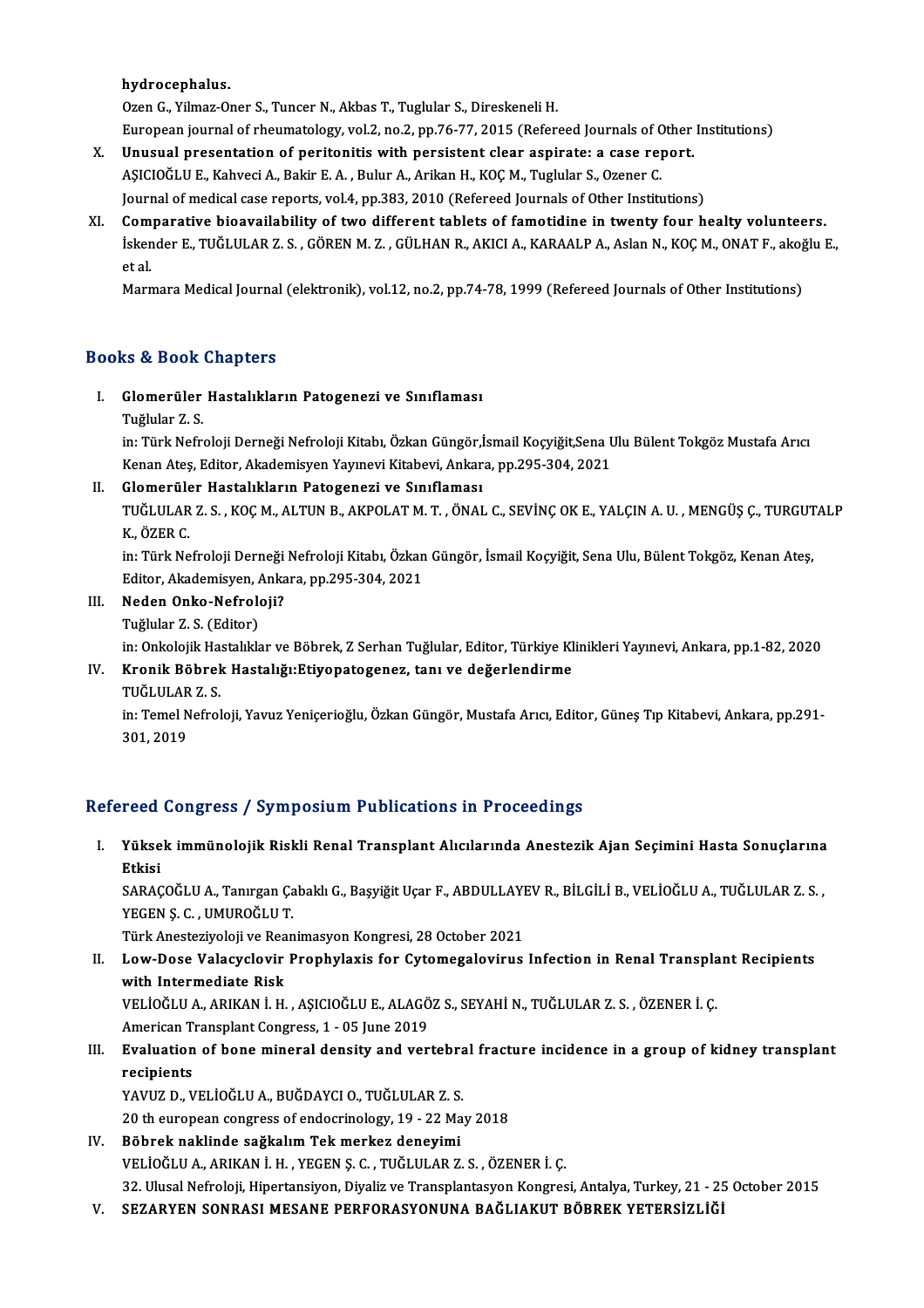Atas D., Asicioglu E., Durgay M., ARIKAN İ. H. , TUĞLULAR Z. S. , KOÇ M., ÖZENER İ. Ç.<br>22. Ulucal Nefralaji, Hinortansiyan, Divaliz ve Transplantasyon Kongresi®, Antalya Atas D., Asicioglu E., Durgay M., ARIKAN İ. H. , TUĞLULAR Z. S. , KOÇ M., ÖZENER İ. Ç.<br>33. Ulusal Nefroloji, Hipertansiyon, Diyaliz ve Transplantasyon Kongresi®, Antalya, Turkey, 20 October 2016 - 24 Atas D., Asiciog<br>33. Ulusal Nefr<br>October 2015<br>PERITON Div 33. Ulusal Nefroloji, Hipertansiyon, Diyaliz ve Transplantasyon Kongresi®, Antalya, Tur<br>October 2015<br>VI. PERİTON DİYALİZİ HASTASINDA LECLERCİAADECARBOKSİLATA PERİTONİTİ<br>Dilak Barutan A. VELİQĞI HALabru almabrat basana ADIY

October 2015<br>PERİTON DİYALİZİ HASTASINDA LECLERCİAADECARBOKSİLATA PERİTONİTİ<br>Dilek Barutçu A., VELİOĞLU A., ebru a., mehmet başar a., ARIKAN İ. H. , KOÇ M., TUĞLULAR Z. S. , TUĞLULAR Z. S.<br>ÖZENER İ. G. ÖZENER İ. G PERİTON DİYALİZİ HAST<br>Dilek Barutçu A., VELİOĞLI<br>ÖZENER İ. Ç. , ÖZENER İ. Ç.<br>22. Illusal Nafralaji, Hinert Dilek Barutçu A., VELİOĞLU A., ebru a., mehmet başar a., ARIKAN İ. H. , KOÇ M., TUĞLULAR Z. S. , TUĞLULAR Z. S.<br>ÖZENER İ. Ç. , ÖZENER İ. Ç.<br>32. Ulusal Nefroloji, Hipertansiyon, Diyaliz ve Transplantasyon Kongresi®, İstanbu

ÖZENER İ. Ç. , ÖZ<br>32. Ulusal Nefrol<br>vol.24, pp.1-313<br>Anatomisal Los 32. Ulusal Nefroloji, Hipertansiyon, Diyaliz ve Transplantasyon Kongresi®, İstanbul, Turkey, 22 - 24 October 2015,<br>vol.24, pp.1-313<br>VII. Anatomical Localization of Exit Site and its Impact on Infectious Complications i

## vol.24, pp<br><mark>Anatomi</mark><br>Patients<br>VELIOČIJ Anatomical Localization of Exit Site and its Impact<br>Patients<br>VELİOĞLU A., ARIKAN İ. H. , TUĞLULAR Z. S. , ÖZENER İ. Ç.<br>12. European Paritoneal Dialysis Mesting Krakovy Paland

Patients<br>12. European Peritoneal Dialysis Meeting, Krakow, Poland, 2 - 05 October 2015<br>12. European Peritoneal Dialysis Meeting, Krakow, Poland, 2 - 05 October 2015

### VELİOĞLU A., ARIKAN İ. H. , TUĞLULAR Z. S. , ÖZENER İ. Ç.<br>12. European Peritoneal Dialysis Meeting, Krakow, Poland, 2 - 05 October 2015<br>VIII. Anatomical localization of exit site and its impact of infectious complicati 12. Europ<br><mark>Anatomi</mark><br>patients<br>ver toču Anatomical localization of exit site and its impact of infectious complications i<br>patients<br>VELİOĞLU A., Tugcu M., Asicioglu E., Atas D., ARIKAN İ. H. , TUĞLULAR Z. S. , ÖZENER İ. Ç.<br>12. European Paritoneal Dialysis Mesting

patients<br>VELİOĞLU A., Tugcu M., Asicioglu E., Atas D., ARIKAN İ. H. , TUĞLULAR Z. S. , ÖZE!<br>12. European Peritoneal Dialysis Meeting, Krakow, Poland, 2 - 05 October 2015<br>Sebe ve emziren kadında antihinertansif tadevi

12. European Peritoneal Dialysis Meeting, Krakow, Poland, 2 - 05 October 2015

### IX. Gebe ve emziren kadında antihipertansif tedavi

Gebe ve emziren kadında antihipertansif tedavi<br>TUĞLULAR Z. S.<br>XVII. Türk Hipertansiyon ve Böbrek Hastalıkları Kongresi, Antalya, Turkey, 7 - 09 May 2015<br>PK Vinus Önlama ve Tedavisi

X. BK Virus Önleme ve Tedavisi XVII. Türk Hiper<br><mark>BK Virus Önle</mark><br>TUĞLULAR Z. S.<br>4. Güncel Böhre

4. Güncel Böbrek Hastalıkları, Hipertansiyon ve Transplantasyon toplantısı, SAPANCA, Turkey, 8 - 12 April 2015

### TUĞLULAR Z. S.<br>4. Güncel Böbrek Hastalıkları, Hipertansiyon ve Transplantasyon toplantısı, SAPANCA, Turkey, 8 - 12 April 2015<br>XI. S165 - An alternative for short renal vein during kidney transplantation: Long-term expe 4. Güncel Böbrek Hastalıkları, Hipertansiyon ve Transplanta:<br>S165 - An alternative for short renal vein during kidi<br>Polyethylene Terephthalate (Dacron) Vascular Graft<br>TinAV i TEMİZ V XALCIN İ TUĞLULAR Z S TÜRKERİLL S165 - An alternative for short renal vein during kidney transpolyethylene Terephthalate (Dacron) Vascular Graft<br>TİNAY İ., TEMİZ Y., YALÇIN İ., TUĞLULAR Z. S. , TÜRKERİ L., ŞENER T. E.<br>EAU 9th South Fastarn European Mastin Polyethylene Terephthalate (Dacron) Vascular Graft<br>TiNAY İ., TEMİZ Y., YALÇIN İ., TUĞLULAR Z. S. , TÜRKERİ L., ŞENER T. E.<br>EAU 9th South Eastern European Meeting (SEEM), SELANİK, Greece, 1 - 03 November 2013

### TİNAY İ., TEMİZ Y., YALÇIN İ., TUĞLULAR Z. S. , TÜRKERİ L., ŞENER T. E.<br>EAU 9th South Eastern European Meeting (SEEM), SELANİK, Greece, 1 - 03 November 2013<br>XII. An alternative for short renal vein during kidney transp EAU 9th South Eastern European Meeting (SEEM), SELAN<br>An alternative for short renal vein during kidney to<br>Polyethylene Terephthalate Dacron Vascular Graft<br>TinAV i TEMiZ V ill KER V TUČLULAR Z S TÜRKERLL An alternative for short renal vein during kidney t<br>Polyethylene Terephthalate Dacron Vascular Graft<br>TİNAY İ., TEMİZ Y., İLKER Y., TUĞLULAR Z. S. , TÜRKERİ L.<br>FAH 12th Central European Meeting (CEM) and the FAH 6 Polyethylene Terephthalate Dacron Vascular Graft<br>TiNAY İ., TEMİZ Y., İLKER Y., TUĞLULAR Z. S. , TÜRKERİ L.<br>EAU 13th Central European Meeting (CEM) and the EAU 9th South Eastern European Meeting (SEEM), SELANİK,<br>Greece, 1 -TİNAY İ., TEMİZ Y., İLKER Y., TUĞLULAR Z. S. , TÜRKİ<br>EAU 13th Central European Meeting (CEM) and the<br>Greece, 1 - 03 November 2013, vol.12, pp.1273165<br>TECHNICAL SURVIVAL OF RERITONEAL DIALN EAU 13th Central European Meeting (CEM) and the EAU 9th South Eastern European Meeting (SEEM), SELANİK,<br>Greece, 1 - 03 November 2013, vol.12, pp.1273165<br>XIII. TECHNICAL SURVIVAL OF PERITONEAL DIALYSIS CATHETERS: 16-YEA

### Greece, 1<br><mark>TECHNIC</mark><br>CENTER<br>VELIOČI I VELİOĞLUA.,AlbazM.,ArikanH.,Tuglular S.,Ozener C.

CENTER<br>VELİOĞLU A., Albaz M., Arikan H., Tuglular S., Ozener C.<br>50th European-Renal-Association - European-Dialysis-and-Transplant-Association Congress, İstanbul, Turkey, 18 -<br>21 May 2012, vel 28 np 425 VELİOĞLU A., Albaz M., Arika<br>50th European-Renal-Associa<br>21 May 2013, vol.28, pp.435<br>EVALUATION OF RENAL B 50th European-Renal-Association - European-Dialysis-and-Transplant-Association<br>21 May 2013, vol.28, pp.435<br>XIV. EVALUATION OF RENAL BIOPSIES IN THE TYPE 2 DIABETIC PATIENTS<br>VELIOČELLA Cular D. Arikan H. KOC M. Turbular S.

21 May 2013, vol.28, pp.435<br>**EVALUATION OF RENAL BIOPSIES IN THE TYPE 2 DIABI**<br>VELİOĞLU A., Guler D., Arikan H., KOÇ M., Tuglular S., Ozener C.<br>50th European Bonal Association - European Dialysis and Trai 50th EVALUATION OF RENAL BIOPSIES IN THE TYPE 2 DIABETIC PATIENTS<br>VELIOĞLU A., Guler D., Arikan H., KOÇ M., Tuglular S., Ozener C.<br>50th European-Renal-Association - European-Dialysis-and-Transplant-Association Congress, İs VELİOĞLU A., Guler D., Arikar<br>50th European-Renal-Associa<br>21 May 2013, vol.28, pp.169<br>MYCOPUENOLATE MOEET 50th European-Renal-Association - European-Dialysis-and-Transplant-Association Congress, İstanbul, Turkey.<br>21 May 2013, vol.28, pp.169<br>XV. MYCOPHENOLATE MOFETIL TREATMENT FOR RESISTANT LUPUS NEPHRITIS: A SINGLE CENTER

## 21 May 2013, v<br>MYCOPHENOI<br>EXPERIENCE<br>VELIOČEHA C MYCOPHENOLATE MOFETIL TREATMENT FOR RESISTANT LUPUS NEPHRITIS: A SINGLI<br>EXPERIENCE<br>VELİOĞLU A., Guler D., Nalcaci S., Birdal G., Arikan H., KOÇ M., Direskeneli H., Tuglular S., Ozener C.<br>E0th European Banal Assosiation - E

EXPERIENCE<br>19th Furopean-Renal-Association-European-H., KOÇ M., Direskeneli H., Tuglular S., Ozener C.<br>18 - S0th European-Renal-Association - European-Dialysis-and-Transplant-Association Congress, İstanbul, Turkey, VELIOĞLU A., Guler D., Nalcaci S., Birdal G., Arikan H., KOÇ M., Direskeneli H., Tuglular S., Ozener C. 21 May 2013, vol.28, pp.183-184

### XVI. FGF-23 LEVELS ARE ASSOCIATED WITH VASCULAR CALCIFICATION IN PERITONEAL DIALYSIS<br>PATIENTS FGF-23 LEVELS ARE ASSOCIATED WITH VASCULAR CALCI<br>PATIENTS<br>AŞICIOĞLU E., Kahveci A., Arikan H., KOÇ M., Tuglular S., Ozener C.<br>40th Congress of the Euronean Benel Association (Euronean Diel

49th Congress of the European-Renal-Association/European-Dialysis-and-Transplant-Association (ERA-EDTA), Paris, France, 24 - 27 May 2012, vol.27, pp.504 AȘICIOĞLU E., Kahveci A., Arikan H., KOÇ M., Tug<br>49th Congress of the European-Renal-Association<br>Paris, France, 24 - 27 May 2012, vol.27, pp.504<br>Sistemik lunus, exitematerus tanılı Türk ha

#### XVII. Sistemik lupus eritematozus tanılı Türk hastalarda prognostik faktörler ve sağkalım analizi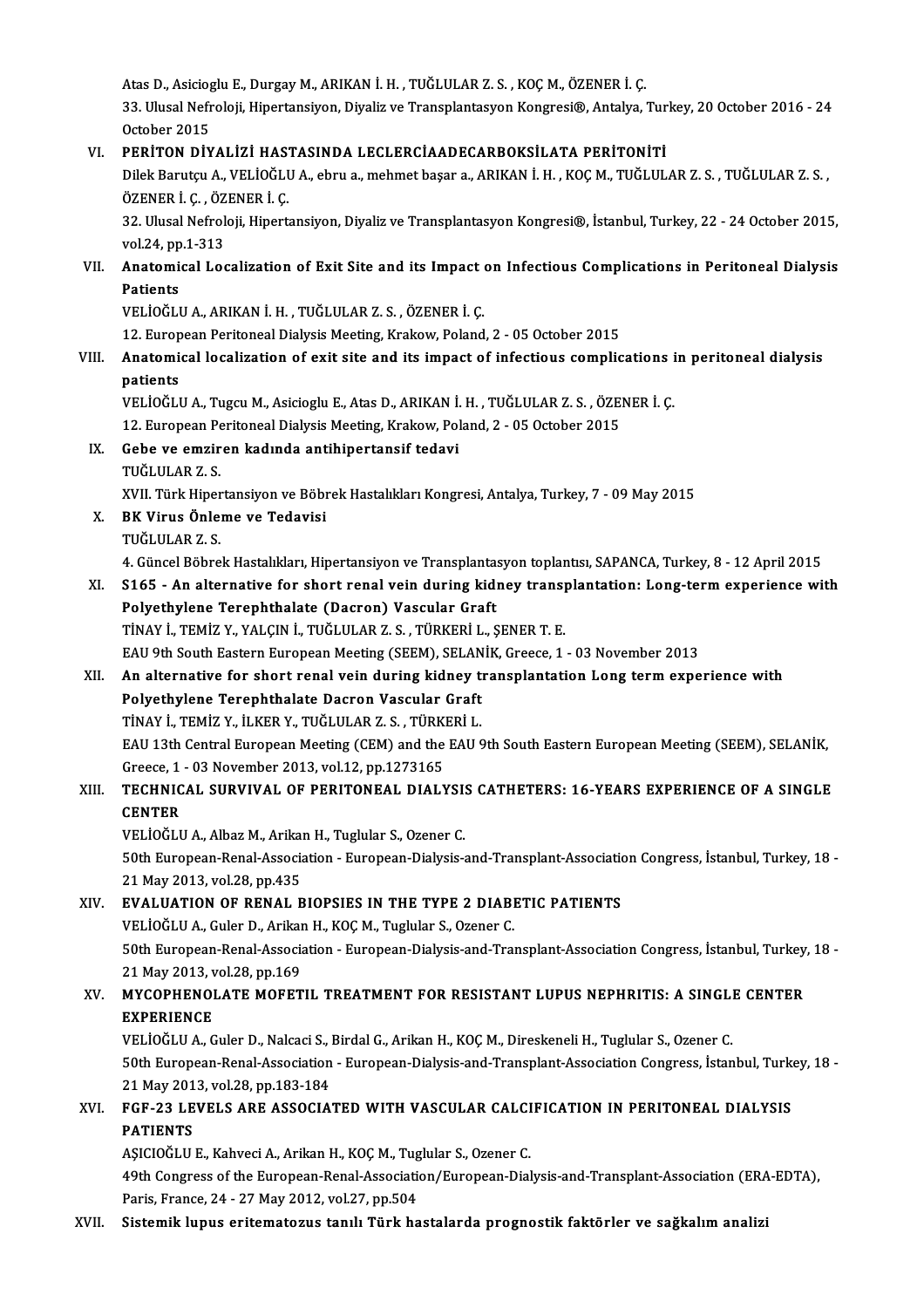AKBAY F. G. , TOPTAŞ T., ORAK N., YILMAZ N., TUĞLULAR Z. S. , DİRESKENELİ R. H. , YAVUZ Ş.<br>11. Ulusal Ramatalaji Kangresi, Turkay, 13., 17 Ostaber 2010 AKBAY F. G. , TOPTAŞ T., ORAK N., YILMAZ N., TUĞLULAR Z. S.<br>11. Ulusal Romatoloji Kongresi, Turkey, 13 - 17 October 2010<br>Tesnalimus and lour dasa pradnisalana sambinatian th

- AKBAY F. G. , TOPTAŞ T., ORAK N., YILMAZ N., TUĞLULAR Z. S. , DİRESKENELİ R. H. , YAVUZ Ş.<br>11. Ulusal Romatoloji Kongresi, Turkey, 13 17 October 2010<br>XVIII. Tacrolimus and low-dose prednisolone combination therapy is 11. Ulusal Romatoloji Kongresi, Turkey, 13 - 17 October 2010<br>Tacrolimus and low-dose prednisolone combination thera<sub>l</sub><br>relapsing primary glomerulonephritis<br>Arikan H., Koc M., Cakalagaoglu F., Tuglular S., Ozener C., Akoglu Tacrolimus and low-dose prednisolone combination thera<br>relapsing primary glomerulonephritis<br>Arikan H., Koc M., Cakalagaoglu F., Tuglular S., Ozener C., Akoglu E.<br>42rd EPA EDTA Congress Classow United Kingdom 15 - 19 July 2 43rd ERA-EDTA Congress, Glasgow, United Kingdom, 15 - 18 July 2006, vol.21, pp.64 Arikan H., Koc M., Cakalagaoglu F., Tuglular S., Ozener C., Akoglu E.<br>43rd ERA-EDTA Congress, Glasgow, United Kingdom, 15 - 18 July 2006, vol.21, pp.64<br>XIX. Pathogenetic roles of matrix metalloproteinases and nitric oxide
- 43rd ERA-EDTA Congress, Glasgow, United Kingdom, 15 18 July 2006, vol.21, pp.64<br>Pathogenetic roles of matrix metalloproteinases and nitric oxide on adriamycine induced nepl<br>syndrome in rats and effects of doxycycline tre Pathogenetic roles of matrix metalloproteinases and nitric oxide on adriamycine<br>syndrome in rats and effects of doxycycline treatment on proteinuria and renal is<br>Yilmaz N., Kedrah A. E. , Tuglular S., Cakalagaoglu F., Yuks syndrome in rats and effects of doxycycline treatment on proteinuria and re<br>Yilmaz N., Kedrah A. E. , Tuglular S., Cakalagaoglu F., Yuksel M., Gogas D., Ozener C., Ako<br>43rd ERA-EDTA Congress, Glasgow, United Kingdom, 15 - Yilmaz N., Kedrah A. E. , Tuglular S., Cakalagaoglu F., Yuksel M., Gogas D., Ozener C., Akoglu E.<br>43rd ERA-EDTA Congress, Glasgow, United Kingdom, 15 - 18 July 2006, vol.21, pp.309<br>XX. The effect of leucotrien antagonists
- 43rd ERA-EDTA Congress, Glasgow, United Kingdom, 15 18 July 2006,<br>The effect of leucotrien antagonists on peritoneal functional an<br>hypertonic solutions in an experimental model of CAPD in rats<br>Yugal S. K., Tugtape H. Cak Yucel S. K., Tugtepe H., Cakalagaoglu F., Tuglular S., Akoglu E., Ozener C. hypertonic solutions in an experimental model of CAPD in rats<br>Yucel S. K. , Tugtepe H., Cakalagaoglu F., Tuglular S., Akoglu E., Ozener C.<br>43rd ERA-EDTA Congress, Glasgow, United Kingdom, 15 - 18 July 2006, vol.21, pp.492-
- XXI. Böbrek transplantasyonunda üreteral stent kullanımı ile üreter komplikasyonları arasındaki ilişki 43rd ERA-EDTA Congress, Glasgow, United Kingdom, 15 - 18 July 2006<br>Böbrek transplantasyonunda üreteral stent kullanımı ile ürete<br>TEMİZ Y., TİNAY İ., YEGEN Ş. C. , TUĞLULAR Z. S. , TÜRKERİ L., İLKER Y.<br>19 Hlusel Üreleji Kon Böbrek transplantasyonunda üreteral stent kullanımı ile<br>TEMİZ Y., TİNAY İ., YEGEN Ş. C. , TUĞLULAR Z. S. , TÜRKERİ L., İI<br>19. Ulusal Üroloji Kongresi, Antalya, Turkey, 10 - 15 June 2006<br>Böhnek transplantasyonunda van speft TEMİZ Y., TİNAY İ., YEGEN Ş. C. , TUĞLULAR Z. S. , TÜRKE<br>19. Ulusal Üroloji Kongresi, Antalya, Turkey, 10 - 15 June<br>XXII. Böbrek transplantasyonunda ven grefti kullanımı<br>TEMİZ Y. TİNAY İ. TUĞLULAR Z. S., TÜRKERLL, İLKERA
- 19. Ulusal Üroloji Kongresi, Antalya, Turkey, 10 15 June 2006<br>Böbrek transplantasyonunda ven grefti kullanımı<br>TEMİZ Y., TİNAY İ., TUĞLULAR Z. S. , TÜRKERİ L., İLKER Y. Böbrek transplantasyonunda ven grefti kullanımı<br>TEMİZ Y., TİNAY İ., TUĞLULAR Z. S. , TÜRKERİ L., İLKER Y.<br>19. Ulusal Üroloji Kongresi, Antalya, Turkey, 10 - 15 June 2006<br>Gyaleanerine a and tearelimus has similar nephreteyi

XXIII. Cyclosporine a and tacrolimus has similar nephrotoxic effects in rats<br>Cakalagaoglu F., Kaya H., Tuglular S. 19. Ulusal Üroloji Kongresi, Antalya,<br>**Cyclosporine a and tacrolimus h.<br>Cakalagaoglu F., Kaya H., Tuglular S.**<br>95th Annual Meeting of the United S. Cyclosporine a and tacrolimus has similar nephrotoxic effects in rats<br>Cakalagaoglu F., Kaya H., Tuglular S.<br>95th Annual Meeting of the United-States-and-Canadian-Academy-of-Pathology, Georgia, United States Of America, Cakalagaoglu F., Kaya H., Tuglu<br>95th Annual Meeting of the Uni<br>11 - 17 February 2006, vol.86<br>The role of methyl predniss 95th Annual Meeting of the United-States-and-Canadian-Academy-of-Pathology, Georgia, United States Of America<br>11 - 17 February 2006, vol.86<br>XXIV. The role of methyl prednisolone and intravenous (IV) cyclophosphamide combin

- 11 17 February 2006, vol.86<br>The role of methyl prednisolone and intravenous (IV) cyclophosphamide con<br>patients with idiopathic membranoproliferative glomerulonephritis (IMPGN)<br>KeeM, Arikan H. Al Abdan Y. Abdalla O. Fran The role of methyl prednisolone and intravenous (IV) cyclophosphamide combination tr<br>patients with idiopathic membranoproliferative glomerulonephritis (IMPGN)<br>Koc M., Arikan H., Al Ahdap Y., Abdalla O., Eren Z., Guven B., patients with idiopathic membranoproliferative glomerulonephritis (IMPGN)<br>Koc M., Arikan H., Al Ahdap Y., Abdalla O., Eren Z., Guven B., Kocak S., Tuglular S., Ozener C., Akoglu E.<br>42nd Annual Meeting of the European-Renal Koc M., Arikan H., Al Ahdap Y., Abdalla O., Eren Z.,<br>42nd Annual Meeting of the European-Renal-Asso<br>EDTA), İstanbul, Turkey, 4 - 07 June 2005, vol.20<br>Agute and abnania isodertrin usege induses
- XXV. Acute and chronic icodextrin usage induces more peritoneal inflammation compared to glucose solutions EDTA), İsta<br>Acute and<br>solutions<br>Abdella O Acute and chronic icodextrin usage induces more peritoneal inflammation com<br>solutions<br>Abdalla O., Koc M., Elbir Y., Arikan H., Eren Z., Tuglular S., Demiralp E., Akoglu E., Ozener C.<br>42nd Annual Meeting of the European Pen

42nd Annual Meeting of the European-Renal-Association/European-Dialysis-and-Transplant-Association (ERA-EDTA), İstanbul, Turkey, 4 - 07 June 2005, vol.20 Abdalla O., Koc M., Elbir Y., Arikan H., Eren Z., Tugl<br>42nd Annual Meeting of the European-Renal-Asso<br>EDTA), İstanbul, Turkey, 4 - 07 June 2005, vol.20<br>Böhnek Transplant Bivonsilerimirde Belver 42nd Annual Meeting of the European-Renal-Association/European-Dialysis-and-T<br>EDTA), İstanbul, Turkey, 4 - 07 June 2005, vol.20<br>XXVI. Böbrek Transplant Biyopsilerimizde Polyomavirus BK Nefropatisi Sıklığı<br>CAKALAĞAQĞLUE ERR

- EDTA), İstanbul, Turkey, 4 07 June 2005, vol.20<br>Böbrek Transplant Biyopsilerimizde Polyomavirus BK Nefropat<br>ÇAKALAĞAOĞLU F., ERBARUT İ., TUĞLULAR Z. S. , GÜVEN B., AKOĞLU E.<br>17 Ulusel Peteleji Semnettumu Turkey 1 06 Os Böbrek Transplant Biyopsilerimizde Polyomavirus BK<br>ÇAKALAĞAOĞLU F., ERBARUT İ., TUĞLULAR Z. S. , GÜVEN B., A<br>17. Ulusal Patoloji Sempozyumu, Turkey, 1 - 06 October 2004<br>Fakal Sesmental Clameruleskleres Histolojik Vervantle CAKALAĞAOĞLU F., ERBARUT İ., TUĞLULAR Z. S. , GÜVEN B., AKOĞLU E.<br>17. Ulusal Patoloji Sempozyumu, Turkey, 1 - 06 October 2004<br>XXVII. Fokal Segmental Glomeruloskleroz Histolojik Varyantları
- 17. Ulusal Patoloji Sempozyumu, Turkey, 1 06 October 2<br>Fokal Segmental Glomeruloskleroz Histolojik Vary<br>ÇAKALAĞAOĞLU F., ERBARUT İ., KOÇ M., TUĞLULAR Z. S.<br>17. Ulusal Patoloji Sempozyumu, Turkey, 1 Ostober, 06 k Fokal Segmental Glomeruloskleroz Histolojik Varyantları<br>ÇAKALAĞAOĞLU F., ERBARUT İ., KOÇ M., TUĞLULAR Z. S.<br>17. Ulusal Patoloji Sempozyumu, Turkey, 1 October - 06 January 2004<br>Saa1 sana analysis in the patients with as amy CAKALAĞAOĞLU F., ERBARUT İ., KOÇ M., TUĞLULAR Z. S.<br>17. Ulusal Patoloji Sempozyumu, Turkey, 1 October - 06 January 2004<br>XXVIII. Saa1 gene analysis in the patients with aa-amyloidosis from three different populations.<br>Tersi
- 17. Ulusal Patoloji Sempozyumu, Turkey, 1 October 06 January 2004<br>Saa1 gene analysis in the patients with aa-amyloidosis from three different populations.<br>Terai C., Keneko H., Moriguchi M., Koseki Y., Kajiyama H., Maury Saa1<br>Terai<br>et al.<br>66th Terai C., Keneko H., Moriguchi M., Koseki Y., Kajiyama H., Maury C., Tiitinen S., Kaarela K., Hurme M., Direskeneli<br>et al.<br>66th Annual Scientific Meeting of the American-College-of-Rheumatology/37th Annual Scientific Meeti

et al.<br>66th Annual Scientific Meeting of the American-College-of-Rheumatology/37th Annual Scientific Meeting of the<br>Association-of-Rheumatology-Health-Professionals, Louisiana, United States Of America, 24 - 29 October 200 66th A<br>Associa<br>vol.46

# vol.46<br>Memberships / Tasks in Scientific Organizations

European Renal Association, Executive Board Member, 1999 - Continues, United Kingdom